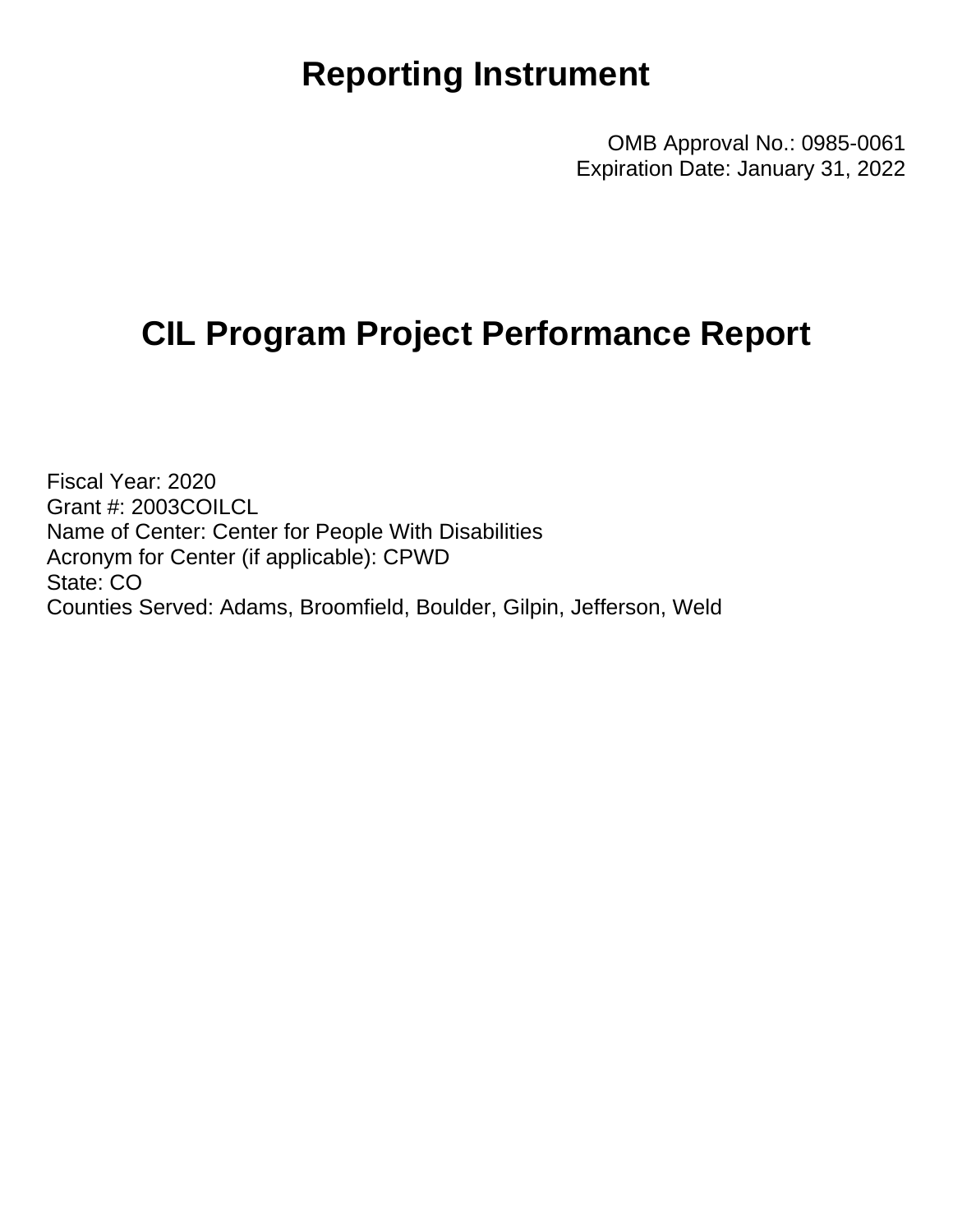## **SECTION 1 - GENERAL FUNDING INFORMATION**

Section 725(c)(8)(D) of the Act

Indicate the amount received by the CIL as per each funding source. Enter '0' for none.

## **Item 1.1.1 - All Federal Funds Received**

| Title VII, Ch. 1, Part B     | \$2086.00   |
|------------------------------|-------------|
| Title VII, Ch. 1, Part C     | \$243588.00 |
| Title VII. Ch. 2             | \$71658.00  |
| <b>Other Federal Funds</b>   | \$173729.00 |
| Subtotal - All Federal Funds | \$491061.00 |

## **Item 1.1.2 - Other Government Funds**

| I State Government Funds                           | \$677741.00  |
|----------------------------------------------------|--------------|
| I Local Government Funds                           | \$1183450.00 |
| <b>Subtotal - State and Local Government Funds</b> | \$1861191.00 |

## **Item 1.1.3 - Private Resources**

| Foundations, Corporations, or Trust Grants   | \$850.00     |
|----------------------------------------------|--------------|
| Donations from Individuals                   | \$17483.00   |
| <b>Membership Fees</b>                       | \$0.00       |
| Investment Income/Endowment                  | \$2957.00    |
| Fees for Service (program income, etc.)      | \$1538220.00 |
| Other resources (in-kind, fundraising, etc.) | \$12436.00   |
| <b>Subtotal - Private Resources</b>          | \$1571946.00 |

### **Item 1.1.4 - Total Income**

| Total income = (Item 1.1.1)+(Item 1.1.2)+(Item 1.1.3) | \$3924198.00 |
|-------------------------------------------------------|--------------|
|-------------------------------------------------------|--------------|

## **Item 1.1.5 - Pass Through Funds**

| Amount of other government funds received as pass through funds to       | \$0.00 |
|--------------------------------------------------------------------------|--------|
| consumers (include funds, received on behalf of consumers, that are      |        |
| subsequently passed on to consumers, e.g., personal assistance services, |        |
| representative payee funds, or Medicaid funds)                           |        |

## **Item 1.1.6 - Net Operating Resources**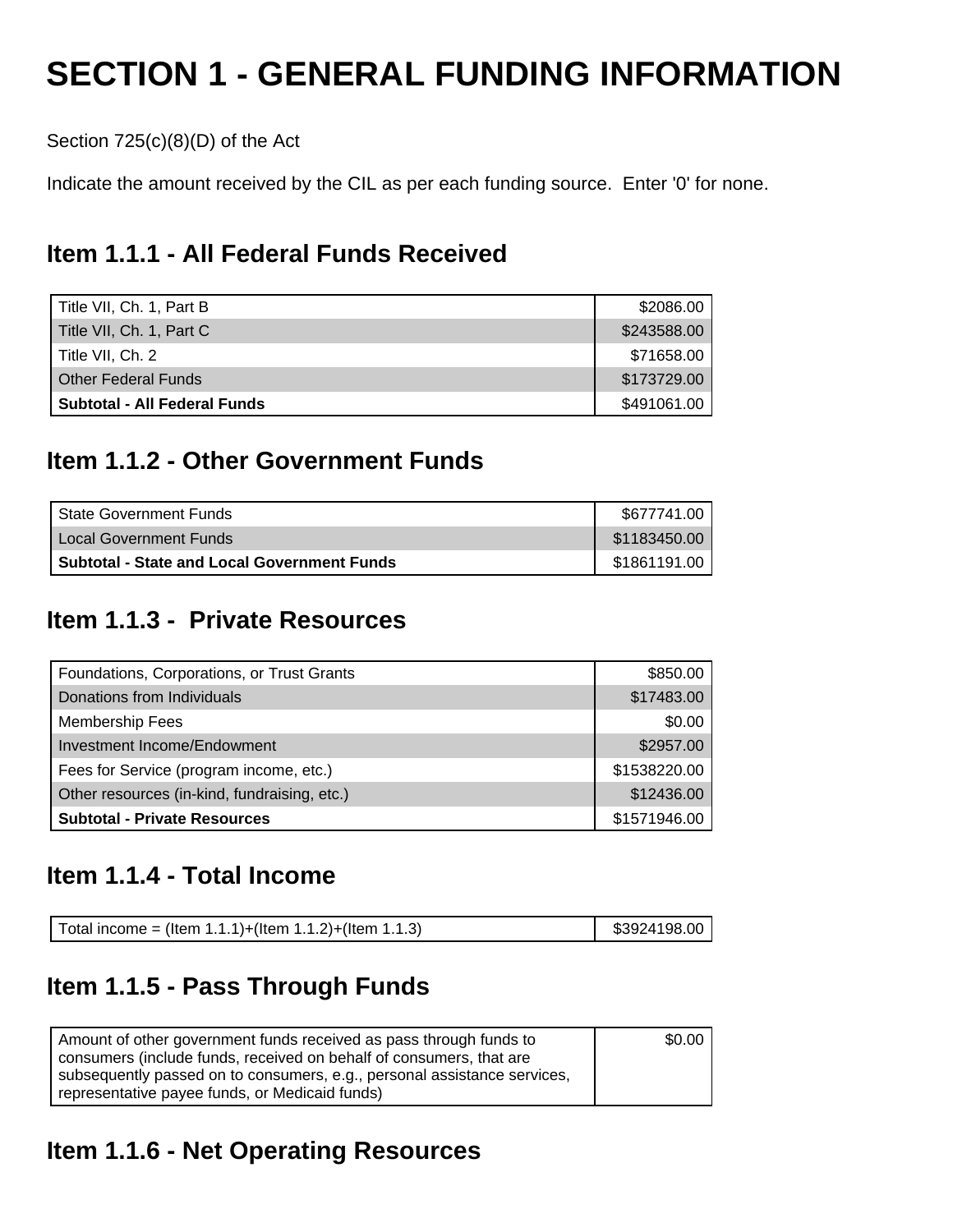## **Item 1.2 - Resource Development Activities**

Briefly describe the CIL's resource development activities conducted during the reporting period to expand funding from sources other than chapter 1 of title VII of the Act.

CPWD employs a Director of Development and Communication who applies for funding from federal, state, county, and city funds throughout the year. Additionally, we apply for funding from private foundations both nationally and in Colorado.

The past year, we have continued to raise funds for COVID-related costs including lost revenue, new expenses, additional equipment and time, accessibility clinics and vaccination clinics, education and information, and other needs that relate to independent living.

We also raised significant funds for renovations to our main facility in Boulder, which was antiquated and outdated, and in dire need of upgrades. In addition to the improvements, we were able to create more accessible usable areas for individuals and groups, and more space for additional staff and consumers.

In our fee-for-service programs, we continue to be successful in our Veterans Services and Employments Services programs, with increases in service numbers and revenue year-over-year.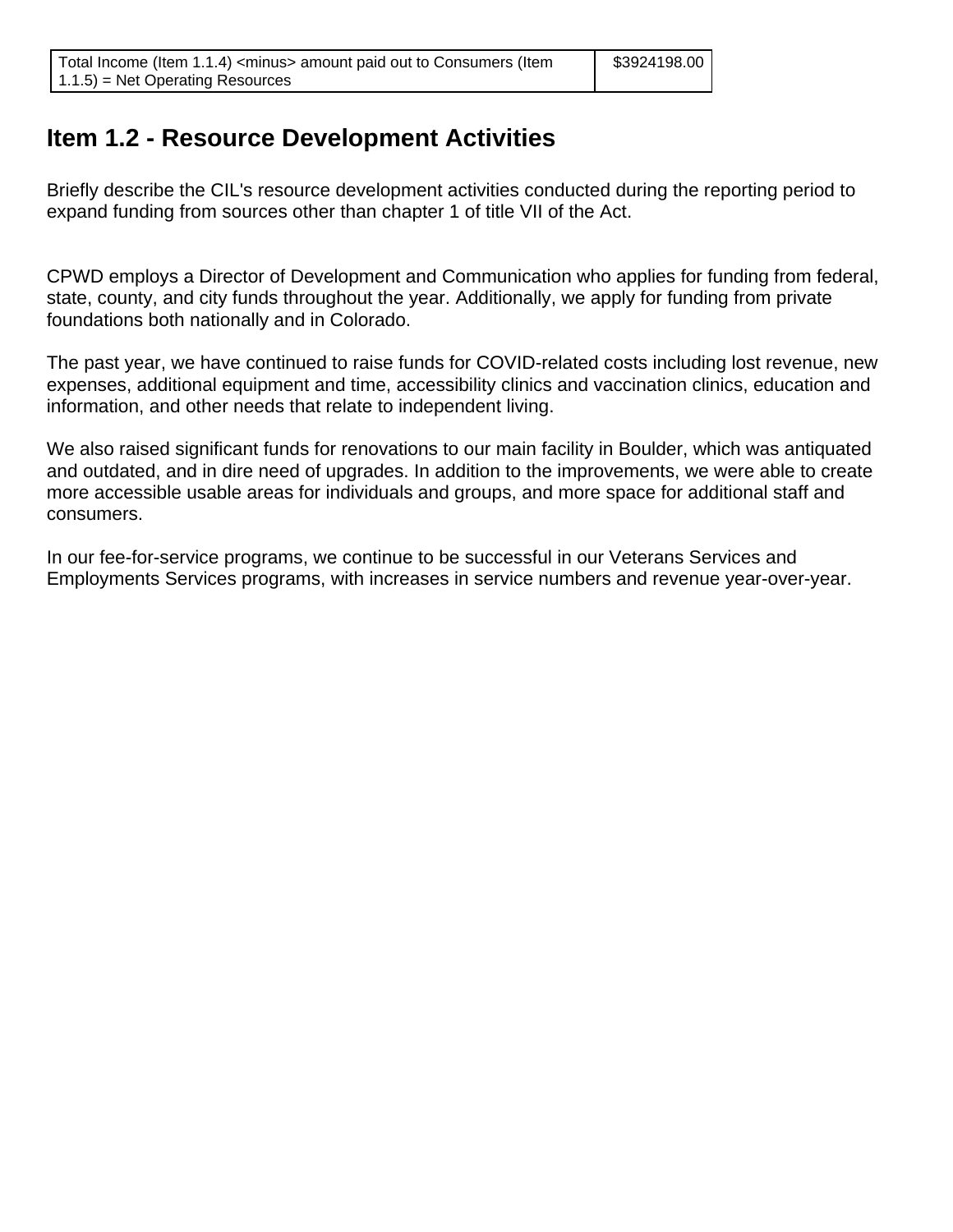## **SECTION 2 - COMPLIANCE INDICATOR 1: PHILOSOPHY**

### **Item 2.1 - Board Member Composition**

Enter requested staff information in the table below:

| Total Number of Board Members   Number of Board Members with Significant<br><b>Disabilities</b> |
|-------------------------------------------------------------------------------------------------|
| 6                                                                                               |

| Percentage of Board Members with Significant Disabilities | 60.00% |
|-----------------------------------------------------------|--------|
|                                                           |        |

#### **Item 2.2 - Staff Composition**

Enter requested staff information in the table below:

|                                  | <b>Total</b><br><b>Number of</b><br><b>FTEs</b> | <b>FTEs Filled</b><br>bν<br><b>Individuals</b><br>with<br><b>Disabilities</b> | <b>FTEs Filled by Individuals</b><br><b>From Minority Populations</b> |
|----------------------------------|-------------------------------------------------|-------------------------------------------------------------------------------|-----------------------------------------------------------------------|
| <b>Decision-Making Staff</b>     | 6                                               | 4                                                                             |                                                                       |
| <b>Other Staff</b>               | 30.5                                            | 23                                                                            | 9.5                                                                   |
| <b>Total Number of Employees</b> | 36.5                                            | 27                                                                            | 10.5                                                                  |

#### **Item 2.2.1 - Staff With Disabilities**

| Percentage of Staff Members with Significant Disabilities | 74.00% l |
|-----------------------------------------------------------|----------|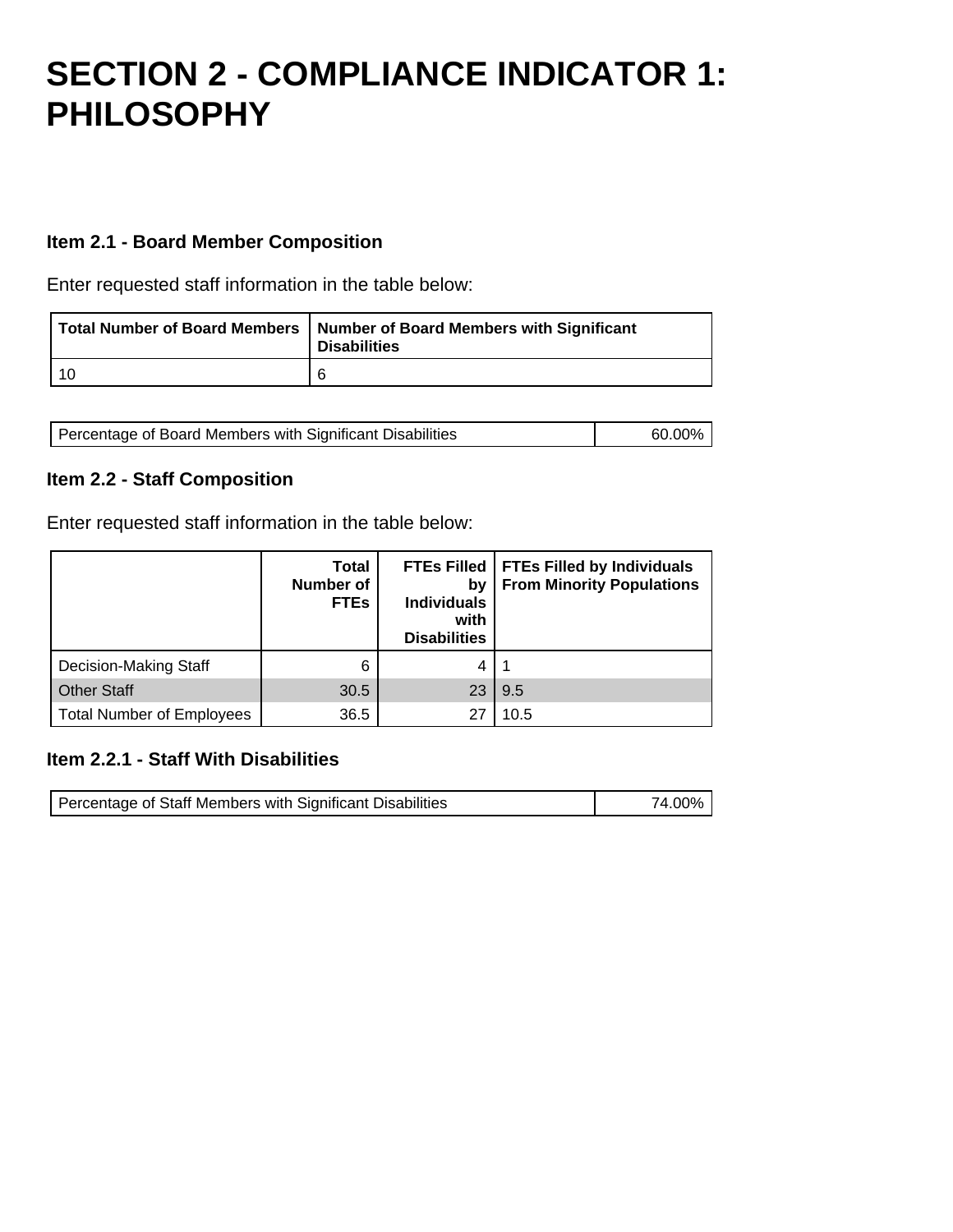# **SECTION 3 - INDIVIDUALS RECEIVING SERVICES**

Section 704(m)(4)(D) of the Act; Section 725(b)(2) of the Act; Section 725(c)(8)(B) of the Act

### **Item 3.1 - Number of Consumers Served During the Reporting Period**

Include Consumer Service Records (CSRs) for all consumers served during the period

|                                                                                         | # of CSRs |
|-----------------------------------------------------------------------------------------|-----------|
| (1) Enter the number of active CSRs carried over from the preceding<br>reporting period | 362       |
| (2) Enter the number of CSRs started since the start of the reporting period            | 148       |
| (3) Add lines (1) and (2) to get the <b>total number of consumers served</b>            | 510       |

## **Item 3.2 - IL Plans and Waivers**

Indicate the number of consumers in each category below.

|                                                                  | # of<br><b>Consumers</b> |
|------------------------------------------------------------------|--------------------------|
| (1) Number of consumers who signed a waiver                      | 204                      |
| (2) Number of consumers with whom an ILP was developed           | 306                      |
| (3) Total number of consumers served during the reporting period | 510                      |

### **Item 3.3 - Number of CSRs Closed by September 30 of the Reporting Period**

Include the number of consumer records closed out of the active CSR files during the reporting period because the individual has:

|                                                                     | # of CSRs |
|---------------------------------------------------------------------|-----------|
| (1) Moved                                                           |           |
| (2) Withdrawn                                                       | 50        |
| $(3)$ Died                                                          | 12        |
| (4) Completed all goals set                                         | 72        |
| (5) Other                                                           | 35        |
| (6) Add lines $(1)+(2)+(3)+(4)+(5)$ to get <b>total CSRs closed</b> | 176       |

### **Item 3.4 - Age**

Indicate the number of consumers in each category below.

|                       | # of<br><b>Consumers</b> |
|-----------------------|--------------------------|
| (1) Under 5 years old |                          |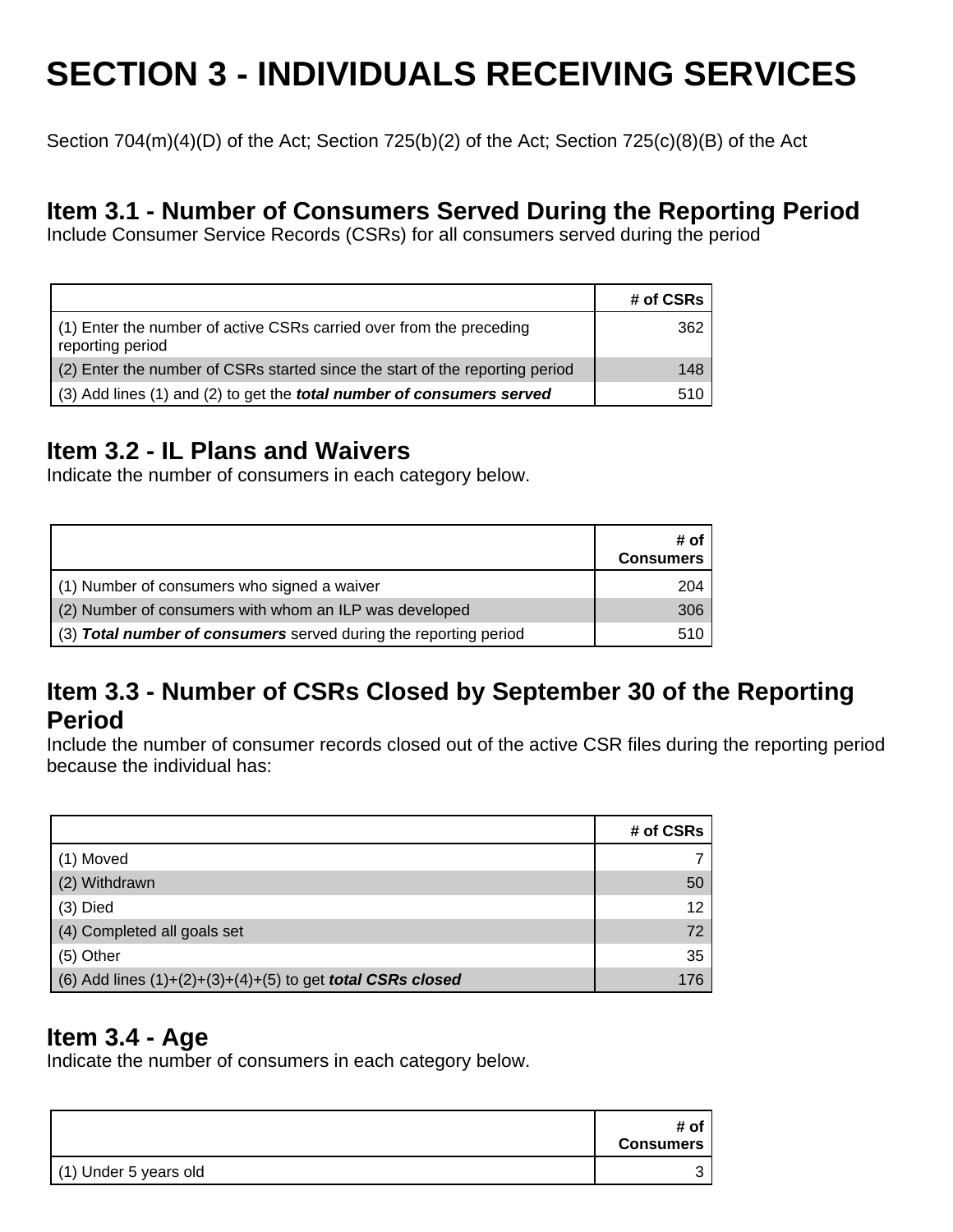|                                  | # of<br><b>Consumers</b> |
|----------------------------------|--------------------------|
| (2) Ages 5 - 19                  | 11                       |
| (3) Ages 20 - 24                 | 42                       |
| (4) Ages 25 - 59                 | 196                      |
| (5) Age 60 and Older             | 258                      |
| (6) Age unavailable              | 0                        |
| Total number of consumers by age | 510                      |

### **Item 3.5 - Sex**

Indicate the number of consumers in each category below.

|                                  | # of<br><b>Consumers</b> |
|----------------------------------|--------------------------|
| (1) Number of Females served     | 275                      |
| (2) Number of Males served       | 235                      |
| Total number of consumers by sex | 510.                     |

## **Item 3.6 - Race And Ethnicity**

Indicate the number of consumers served in each category below. **Each consumer may be counted under ONLY ONE of the following categories in the PPR/704 Report, even if the consumer reported more than one race and/or Hispanic/Latino ethnicity).**

|                                                          | # of<br><b>Consumers</b> |
|----------------------------------------------------------|--------------------------|
| (1) American Indian or Alaska Native                     | 6                        |
| (2) Asian                                                | 11                       |
| (3) Black or African American                            | 20                       |
| (4) Native Hawaiian or Other Pacific Islander            |                          |
| (5) White                                                | 367                      |
| (6) Hispanic/Latino of any race or Hispanic/ Latino only | 84                       |
| (7) Two or more races                                    |                          |
| (8) Race and ethnicity unknown                           | 21                       |
| Total number of consumers served by race/ethnicity       | 510                      |

## **Item 3.7 - Disability**

Indicate the number of consumers in each category below.

|                      | # of<br><b>Consumers</b> |
|----------------------|--------------------------|
| (1) Cognitive        |                          |
| (2) Mental/Emotional |                          |
| (3) Physical         | 98                       |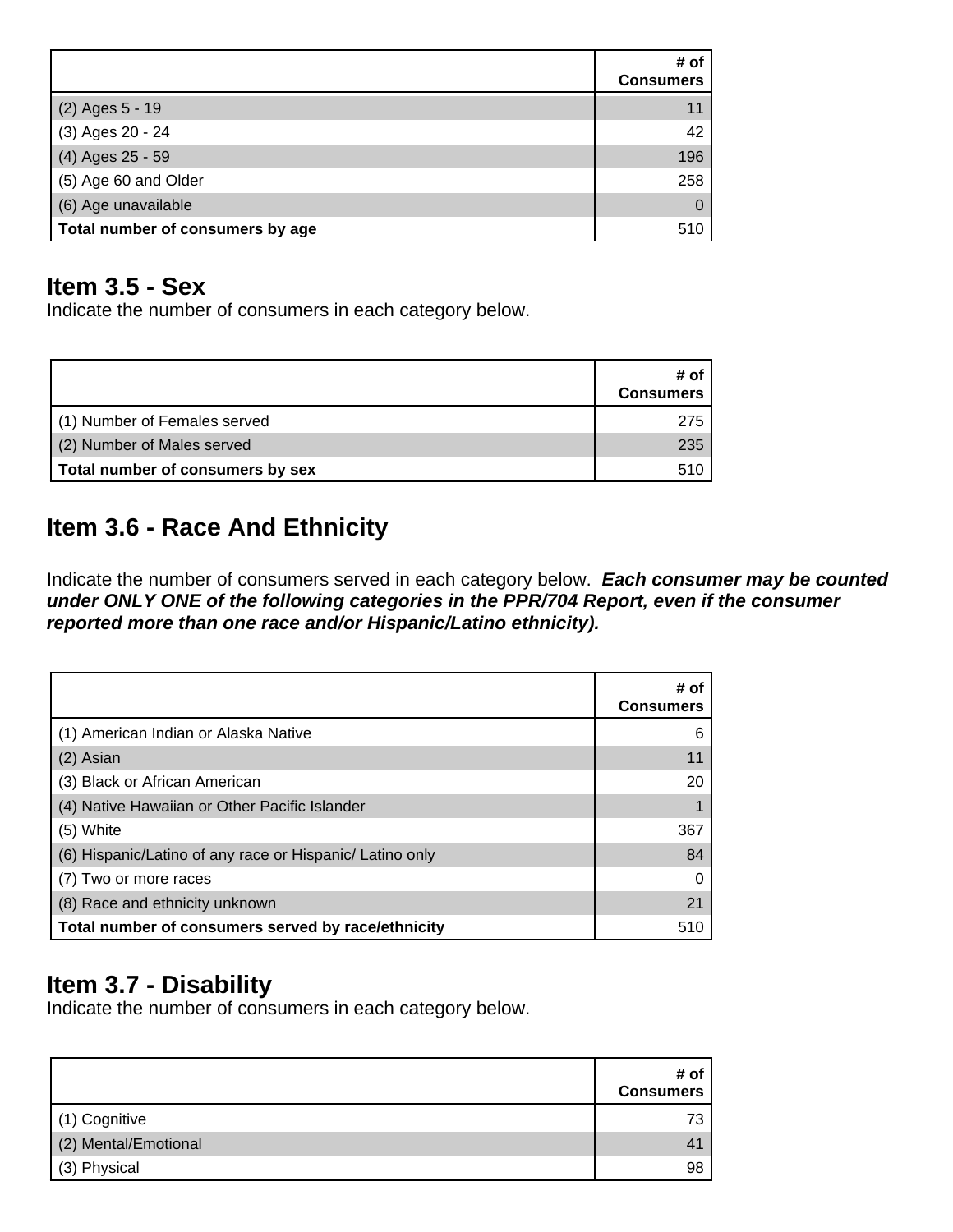|                                                | # of<br><b>Consumers</b> |
|------------------------------------------------|--------------------------|
| (4) Hearing                                    |                          |
| (5) Vision                                     | 61                       |
| (6) Multiple Disabilities                      | 234                      |
| (7) Other                                      |                          |
| Total number of consumers served by disability | 510                      |

## **Item 3.8 - Individuals Served by County During the Reporting Period**

List each county within the CIL's service area, as indicated in the CIL's application for Part C funds and the approved SPIL. Add additional rows as necessary. For each county, indicate how many individuals residing in that county were served by the CIL during the reporting period.

| <b>County Name</b>                         | Number of<br>County<br><b>Residents</b><br><b>Served</b> |
|--------------------------------------------|----------------------------------------------------------|
| Adams, CO                                  | 100                                                      |
| Arapahoe, CO                               | 13                                                       |
| Boulder, CO                                | 225                                                      |
| Clear Creek, CO                            | 1                                                        |
| Crowley, CO                                | $\overline{2}$                                           |
| Denver, CO                                 | 30                                                       |
| El Paso, CO                                | 1                                                        |
| Gilpin, CO                                 | 3                                                        |
| Jefferson, CO                              | 37                                                       |
| Larimer, CO                                | 34                                                       |
| Mesa, CO                                   | 1                                                        |
| Weld, CO                                   | 42                                                       |
| Broomfield, CO                             | 21                                                       |
| Total number of consumers served by county | 510                                                      |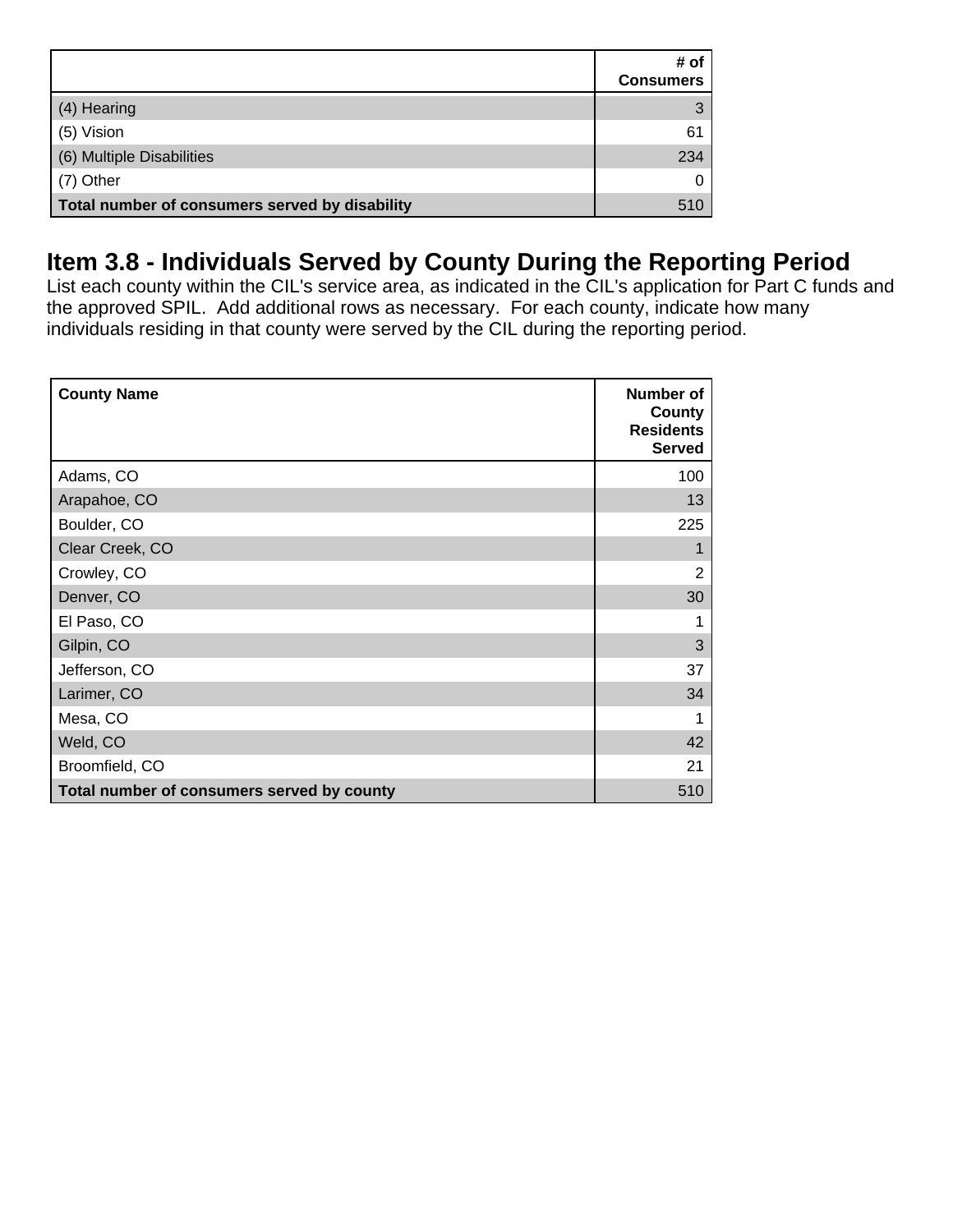## **SECTION 4 - INDIVIDUAL SERVICES AND ACHIEVEMENTS**

### **Item 4.1 - Individual Services**

For the reporting period, indicate in the table below how many consumers requested and received each of the following IL services.

| <b>Services</b>                                  | <b>Consumers</b><br><b>Requesting</b><br><b>Services</b> | <b>Consumers</b><br>Receiving<br><b>Services</b> |
|--------------------------------------------------|----------------------------------------------------------|--------------------------------------------------|
| Advocacy/Legal Services                          | 71                                                       | 71                                               |
| <b>Assistive Technology</b>                      | 53                                                       | 53                                               |
| <b>Children's Services</b>                       | 0                                                        | $\Omega$                                         |
| <b>Communication Services</b>                    | $\Omega$                                                 | $\Omega$                                         |
| Counseling and related services                  | $\Omega$                                                 | 0                                                |
| <b>Family Services</b>                           | $\Omega$                                                 | 0                                                |
| Housing, Home Modification, and Shelter Services | $\Omega$                                                 | 0                                                |
| IL Skills Training and Life Skills Training      | 237                                                      | 237                                              |
| <b>Information and Referral Services</b>         | 420                                                      | 420                                              |
| <b>Mental Restoration Services</b>               | $\Omega$                                                 | $\Omega$                                         |
| Mobility training                                | 12                                                       | 12                                               |
| <b>Peer Counseling Services</b>                  | 125                                                      | 125                                              |
| <b>Personal Assistance Services</b>              | 54                                                       | 54                                               |
| <b>Physical Restoration Services</b>             | 0                                                        | $\Omega$                                         |
| <b>Preventive Services</b>                       | $\Omega$                                                 | 0                                                |
| Prostheses, Orthotics, and other appliances      | $\Omega$                                                 | 0                                                |
| <b>Recreational Services</b>                     | $\Omega$                                                 | 0                                                |
| <b>Rehabilitation Technology Services</b>        | $\Omega$                                                 | 0                                                |
| <b>Therapeutic Treatment</b>                     | $\Omega$                                                 | 0                                                |
| <b>Transportation Services</b>                   | $\Omega$                                                 | $\overline{0}$                                   |
| <b>Youth/Transition Services</b>                 | 27                                                       | 27                                               |
| <b>Vocational Services</b>                       | 62                                                       | 62                                               |
| Other                                            | 0                                                        | 0                                                |

### **Item 4.2 - I&R Information**

To inform ACL how many service providers engage in I&R follow-up contacts regarding access to transportation, health care services or assistive technology, please indicate the following:

The service provider did **X** / did not \_\_\_ engage in follow-up contacts with I & R recipients to document access gained to previously unavailable transportation, health care or assistive technology.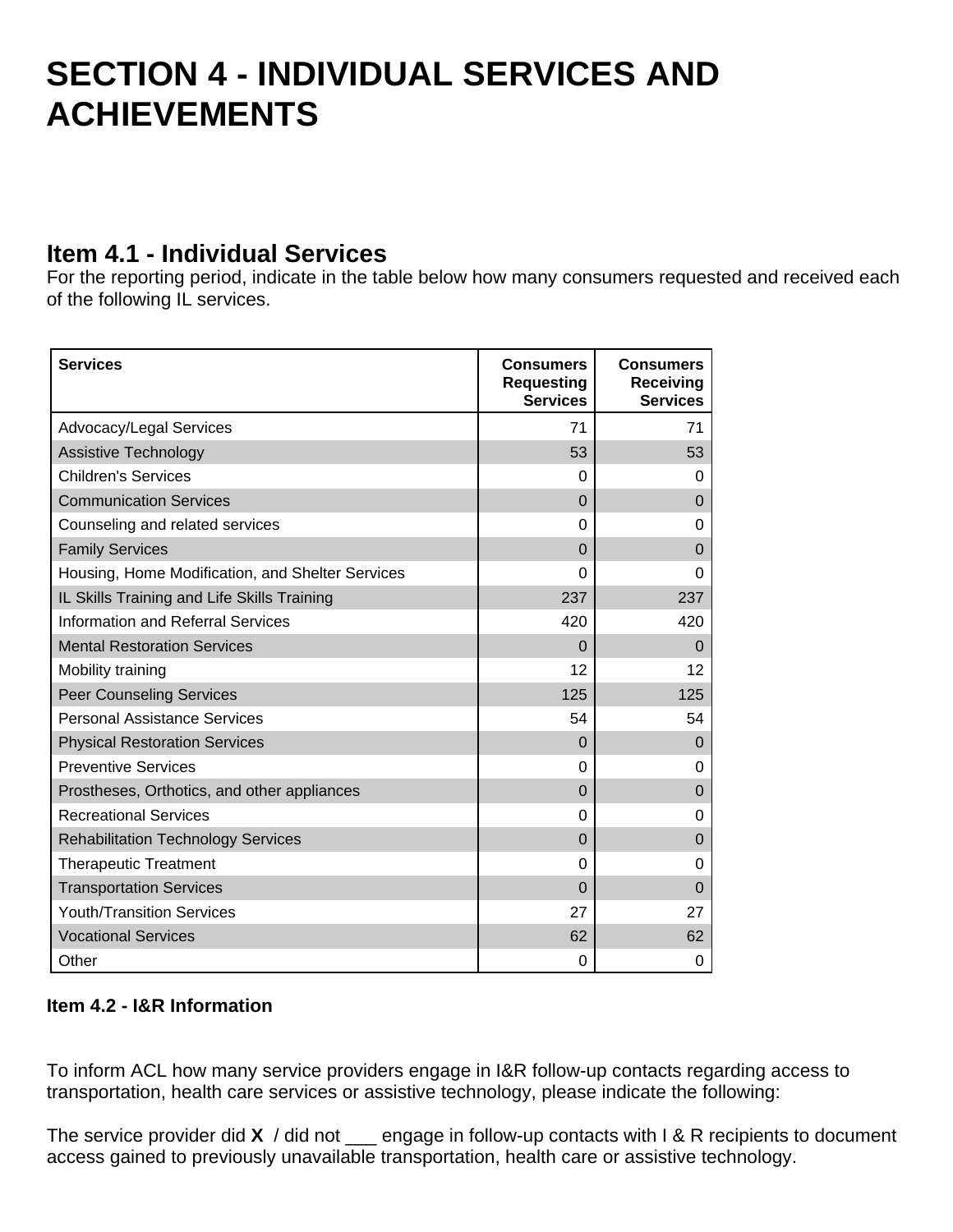Describe how information and referral services and the other IL core and other IL services are provided to those who request such services in formats accessible to the individual requesting the services. Describe any innovative practices (not mentioned elsewhere in this report) to enhance the availability and effectiveness of IL services.

CPWD receives information and referral requests through phone calls, emails, and pre-pandemic by dropping into a CPWD office. I&R inquiries are addressed by an Independent Living Advisor (ILA) who serves as the first point of contact for individuals seeking services. The ILA's provide I&R services and share about IL Philosophy and the process of becoming a consumer. Through the intake process, staff work with consumers to identify their goals and the services that would help them reach their goals.

Program accessibility is very important to CPWD and to better assist our consumers we have staff that travels to multiple offices and meets with consumers in their community, reducing the barriers of transportation. Additionally, the staff asks consumers their language and preferred method of contact to ensure we are delivering services and materials in the format that will best meet their needs. We have staff fluent in ASL and Spanish and utilize interpretation services that can provide interpretation in 50+ languages during phone, in-person, and video remote meetings. CPWD materials are available in alternate formats including large print, audio format, and in both English and Spanish. Additionally, our website is translated into English and Spanish and includes an accessibility menu where consumers can control the contrast, text size, spacing, cursor, etc. This reporting year we purchased a portable FM loop system for one on one and group meetings for consumers who need additional hearing assistance.

Below is some additional information about each Core Service.

Information and Referral: All staff has the responsibility of providing Information and Referral (I&Rs). CPWD handles more than one hundred I&Rs a month, primarily from individuals with disabilities, family members, healthcare providers, social service organizations, and funders. When the pandemic hit our community, CPWD served as a hub of up-to-date information for our consumers. Now almost 2 years into the pandemic, we see a variety of requests for information and referrals ranging from housing, legal services, disability benefit education and application assistance, and basic needs requests.

Independent Living Skills Training: Independent Living Advisors and Low Vision Skills Trainers both provide Independent Living Skills Training (ILST). ILST is done both on an individual level as well as in group settings. Examples of training include learning how to budget, navigating the public transportation system, using Assistive Technology and also online platforms and different software and apps for remote communication. Throughout the year we host specialized workshops based on consumers' interests some of which this past year included leadership and presentation skills training, Social Security benefits navigation, and communication skills building.

Individual/Systems Advocacy: Direct service staff and our Community Organizer work with individuals and groups on their advocacy goals. This might include teaching a consumer how to advocate on their own or working with a group to create equal access for all. We provide disability etiquette training and accessibility walk-through tours to the public to create a more inclusive community. Additionally, we are a member of the Association of Colorado Centers for Independent Living (ACCIL) as well as Colorado Long-Term Assistance Providers (CLASP) and participate in State-wide advocacy and systems change collectively with the other members.

Peer Mentoring: Employees with disabilities provide a natural conduit for peer mentoring. Currently, 75% of CPWD's staff are individuals with disabilities. Staff who have overcome barriers and achieved varying degrees of independence are uniquely qualified to mentor others to achieve similar goals. Additionally, CPWD has peer support groups that meet weekly so that consumers can build community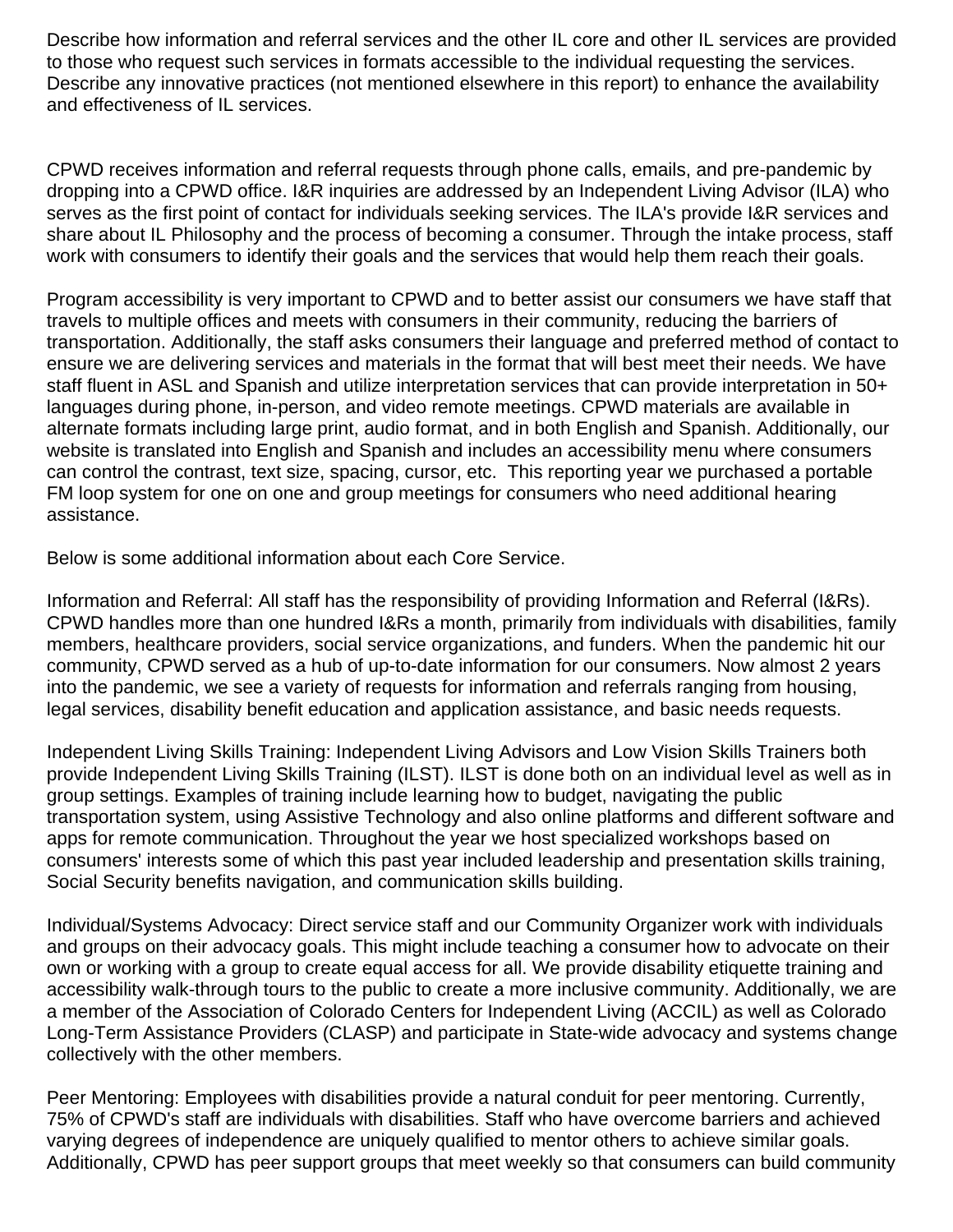and support each other through their independent living goals. At the start of the pandemic, we shifted all our peer support groups to a virtual format. With the roll-out of vaccines and the new phenomenon of "zoom fatigue", we heard from consumers that they were interested in engaging with CPWD in person once again. Along with our virtual options, this past summer we began to offer a small peer support group, skills building group, and a seated yoga class every Wednesday afternoon to further encourage opportunities for peer mentorship and social engagement.

Transitions: Staff provides transition services to individuals transitioning out of nursing facilities and to youth transition from high school. Nursing Home Transition services are provided to individuals who have identified a desire to return to the community and staff are constantly working to ensure all residents in nursing facilities know they have a right to leave and return to the community. Youth services are provided in partnership with local area schools through hands-on classes specifically developed to address IL and Vocational skills. Classes also address the social and emotional needs of students who are entering adulthood. Youth services also include peer support groups and social outings.

### **Item 4.3 - Peer Relationships and Peer Role Models**

Briefly describe how, during the reporting period, the CIL has promoted the development of peer relationships and peer role models among individuals with significant disabilities.

CPWD employs a majority of people with disabilities. This includes people with visible disabilities such as those with developmental disabilities, people with cerebral palsy, and people who are blind. CPWD also employs several individuals with "invisible" disabilities. Because CPWD employs a majority of people with disabilities, staff and consumers can develop informal peer mentoring relationships. Staff can be successful peer role models as they have gotten past many of the barriers that face people with disabilities--including employment, housing, transportation, and healthcare. CPWD also has over 30 peer support groups that meet regularly throughout our service area. Additionally this year we contracted with a Licensed Professional Counselor to provide one on one counseling and a peer support group specifically for those who are blind or visually impaired. This contractor is blind herself and provided coping strategies and independent living skills training based on both her professional and personal experiences.

### **Item 4.4 - Goals Related to Increased Independence in a Significant Life Area**

Indicate the number of consumers who set goals related to the following significant life areas, the number whose goals are still in progress, and the number who achieved their goals as a result of the provision of IL services.

| <b>Significant Life Area</b>   | <b>Goals Set</b> | <b>Goals</b><br><b>Achieved</b> | In Progress |
|--------------------------------|------------------|---------------------------------|-------------|
| Self-Advocacy/Self-Empowerment | 67               | 42                              | 25          |
| Communication                  | 4                |                                 |             |
| Mobility/Transportation        | 38               | 16                              | 22          |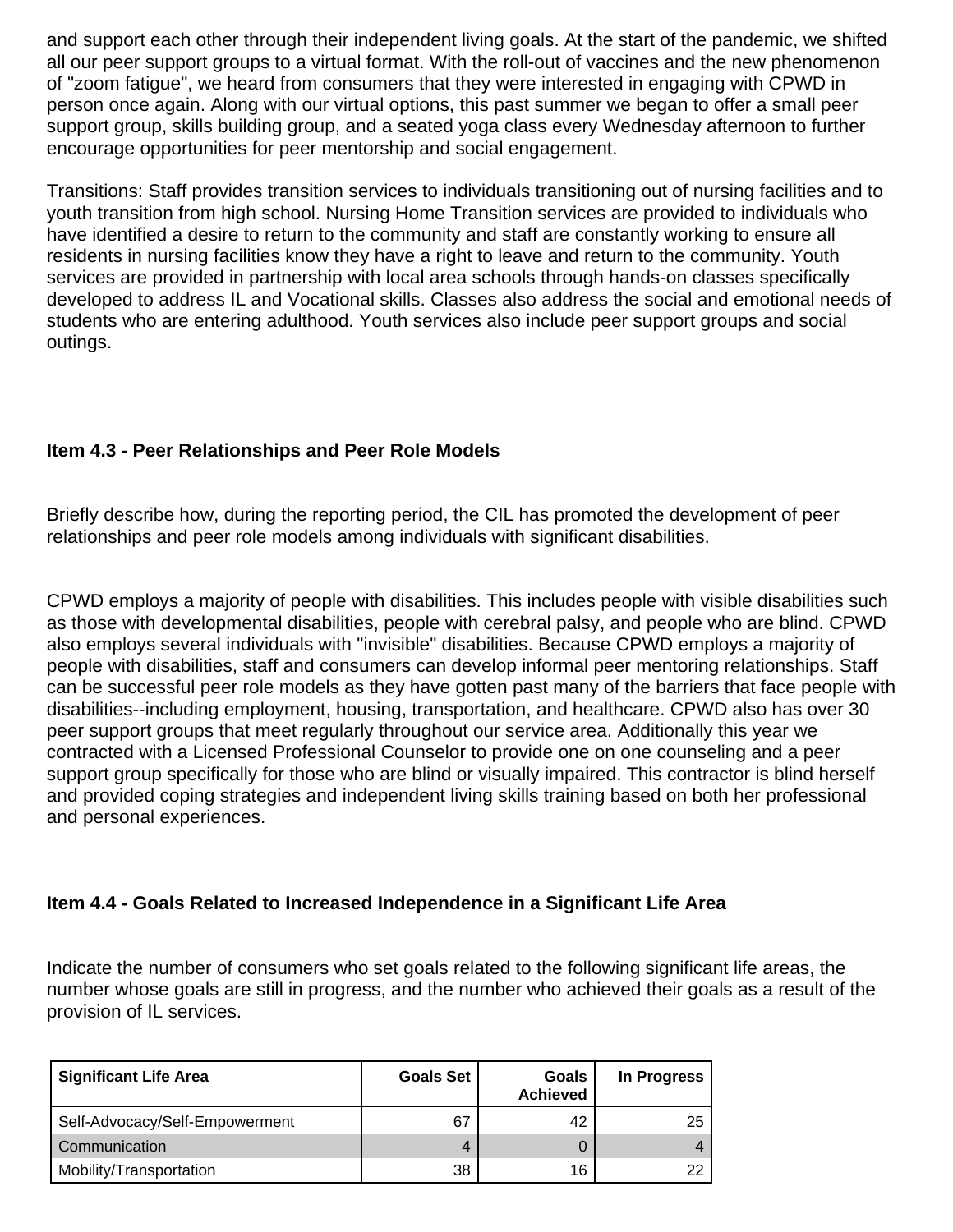| <b>Significant Life Area</b>                                               | <b>Goals Set</b> | Goals<br><b>Achieved</b> | In Progress |
|----------------------------------------------------------------------------|------------------|--------------------------|-------------|
| <b>Community-Based Living</b>                                              | 143              | 70                       | 73          |
| Educational                                                                | 25               | 16                       | 9           |
| Vocational                                                                 | 72               | 27                       | 45          |
| Self-Care                                                                  | 53               | 25                       | 28          |
| Information Access/Technology                                              | 90               | 52                       | 38          |
| Personal Resource Management                                               | 31               | 14                       | 17          |
| Relocation from a Nursing Home or<br>Institution to Community-Based Living | 9                | 5                        |             |
| Community/Social Participation                                             | 133              | 69                       | 64          |
| Other                                                                      |                  | 0                        |             |

### **Item 4.5 - Improved Access To Transportation, Health Care Services, and Assistive Technology**

In column one, indicate the number of consumers who required access to previously unavailable transportation, health care services, or assistive technology during the reporting period. Of the consumers listed in column one, indicate in column two, the number of consumers who, as a result of the provision of IL services (including the four core services), achieved access to previously unavailable transportation, health care services, or assistive technology during the reporting period. In column three, list the number of consumers whose access to transportation, health care services or assistive technology is still in progress at the end of the reporting period.

| <b>Areas</b>             | # of<br><b>Consumers</b><br><b>Requiring</b><br><b>Access</b> | # of<br><b>Consumers</b><br><b>Achieving</b><br><b>Access</b> | # of<br><b>Consumers</b><br><b>Whose</b><br>Access is in<br><b>Progress</b> |
|--------------------------|---------------------------------------------------------------|---------------------------------------------------------------|-----------------------------------------------------------------------------|
| (A) Transportation       | 9                                                             | 6                                                             |                                                                             |
| (B) Health Care Services | 298                                                           | 203                                                           | 95                                                                          |
| (C) Assistive Technology | 96                                                            | 59                                                            | 37                                                                          |

Note: For most IL services, a consumer's access to previously unavailable transportation, health care and assistive technology is documented through his or her CSR. In some instances, consumers may achieve an outcome solely through information and referral (I&R) services. To document these instances as successful outcomes, providers are not required to create CSRs for these consumers, but must be able to report that follow-up contacts with these consumers showed access to previously unavailable transportation, health care and assistive technology.

### **Item 4.6 - Self-Help and Self-Advocacy**

Briefly describe how the CIL has promoted self-help and self-advocacy among individuals with significant disabilities during the reporting period.

As a Center for Independent Living, self-help and self-advocacy is at the heart of how we operate all our services. Independent Living Advisors (ILAs) and direct service providers utilize the IL philosophy as the basis of our work and assist consumers in developing individualized independent living goals.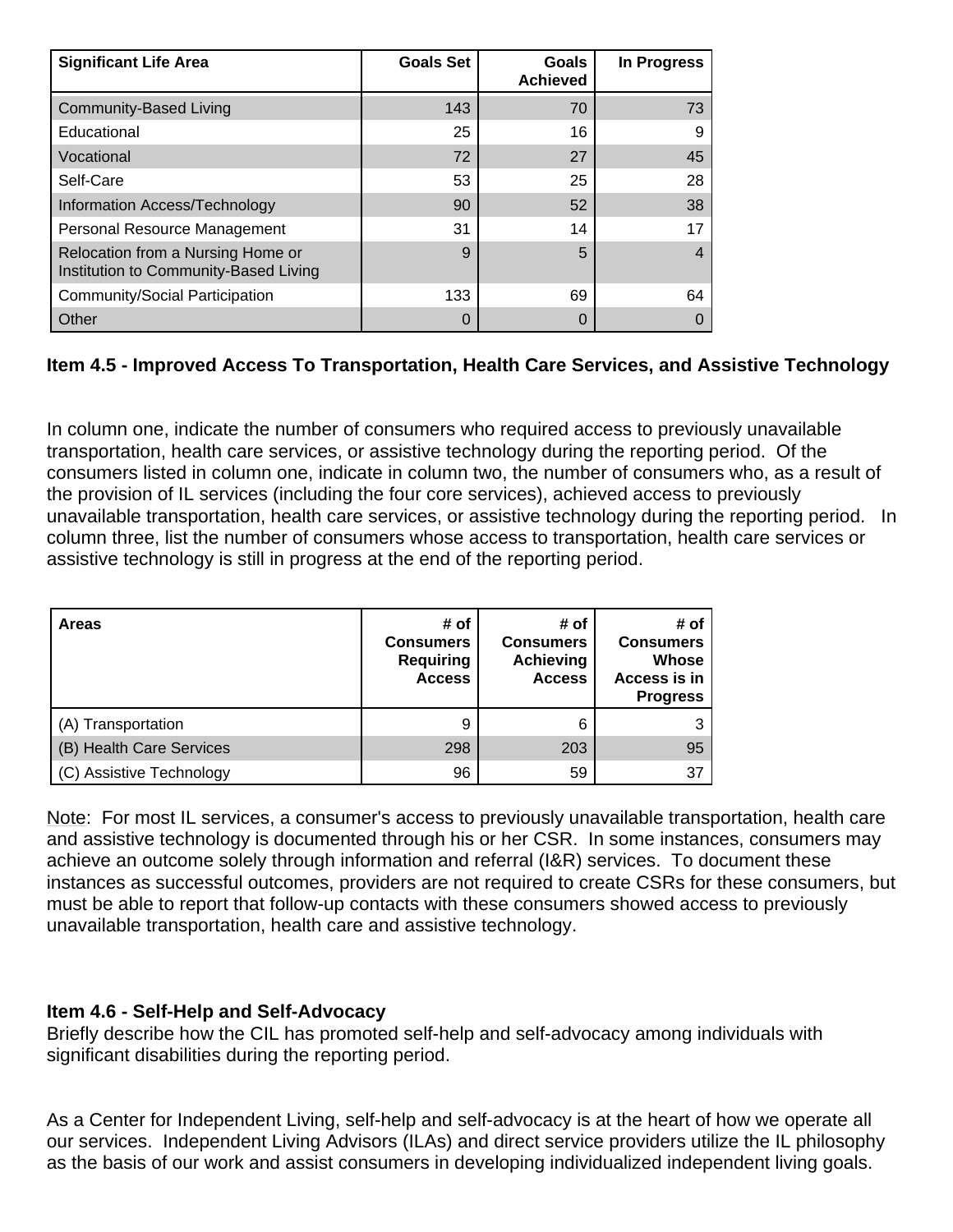Our role when working with consumers is to encourage, coach, and empower them to take the steps necessary to achieve their goals. This is very different from non-CIL service providers and staff constantly work with consumers and the community to help them better understand the difference between IL service delivery and case management. Additionally, staff has been trained in a Strength-Based Service Delivery which mirrors the IL Philosophy and creates a common language for consumers and community partners.

### **Item 4.7 - Additional Information Concerning Individual Services or Achievements**

Please provide any additional description or explanation concerning individual services or achievements reported in Section 4, including outstanding success stories and/or major obstacles encountered.

Below are several success stories from consumers and the impact that CPWD made this past year.

Independent Living Advisor Program: A consumer with a Traumatic Brain Injury approached CPWD after her business closed as a result of COVID. She indicated her goal was to be able to continue to provide classes to her clients virtually using Zoom. The consumer needed to write down instructions and practice repeatedly to complete tasks independently. The consumer continued to meet regularly to learn to use Zoom, Google Calendar, and iTunes to provide virtual Tai Chi classes to her clients. An ILA provided continued support and the consumer was able to learn how to host a Zoom meeting, use Google calendar to schedule classes with her clients, sync her iTunes playlist to play music over Zoom. The support from CPWD allowed the consumer to accomplish her goal of independently facilitating her Tai Chi classes to maintain her business during the pandemic.

Beyond Vision Program: When working with an older adult consumer who is blind, a Beyond Vision staff member noted her mentioning that months ago she was terrified to touch her iPad but now is venturing into learning the Screen Reader VoiceOver. After continued exposure and exploration, thanks to the Beyond Vision staff member training and encouragement the consumer no longer fears her device. She originally started with the goal of learning how to use it for entertainment purposes and now is moving to learn accessibility to use the device without any vision.

Nursing Home Transition Program: After many months of work, a nursing home transitions consumers successfully moved out of a nursing home and into a fully wheelchair accessible apartment in Boulder. This required significant advocacy by staff and many conversations with his care team at the nursing home to demonstrate that there were appropriate services and supports in the community to meet his needs. CPWD staff put in many hours assisting the consumer to obtain appropriate coverage from a home health agency and to locate an affordable and accessible apartment. After arriving at his new apartment, the consumers said to CPWD staff, "I asked for an apartment, but CPWD helped me get a castle." He is adjusting to life outside of the nursing facility and reports that he is extremely grateful for his new life.

Youth Transitions Program: Our Youth ILA worked with a 20-year-old consumer who was fired from her job due to being late and missing too much work. Part of the problem was that her former job was 10 miles from home and she had to rely on Uber to travel to and from her job. The Youth ILA worked with the consumer on resume building. Together they created an Indeed account and discussed how working less than a mile from her home would be ideal so that she could walk. They also discussed in depth the importance of not calling in sick to work, when she is not sick. Because of the joint efforts of the consumer and her Youth ILA, she is now employed at a new job she loves! The job is half a mile from her home which removes transportation as a barrier altogether.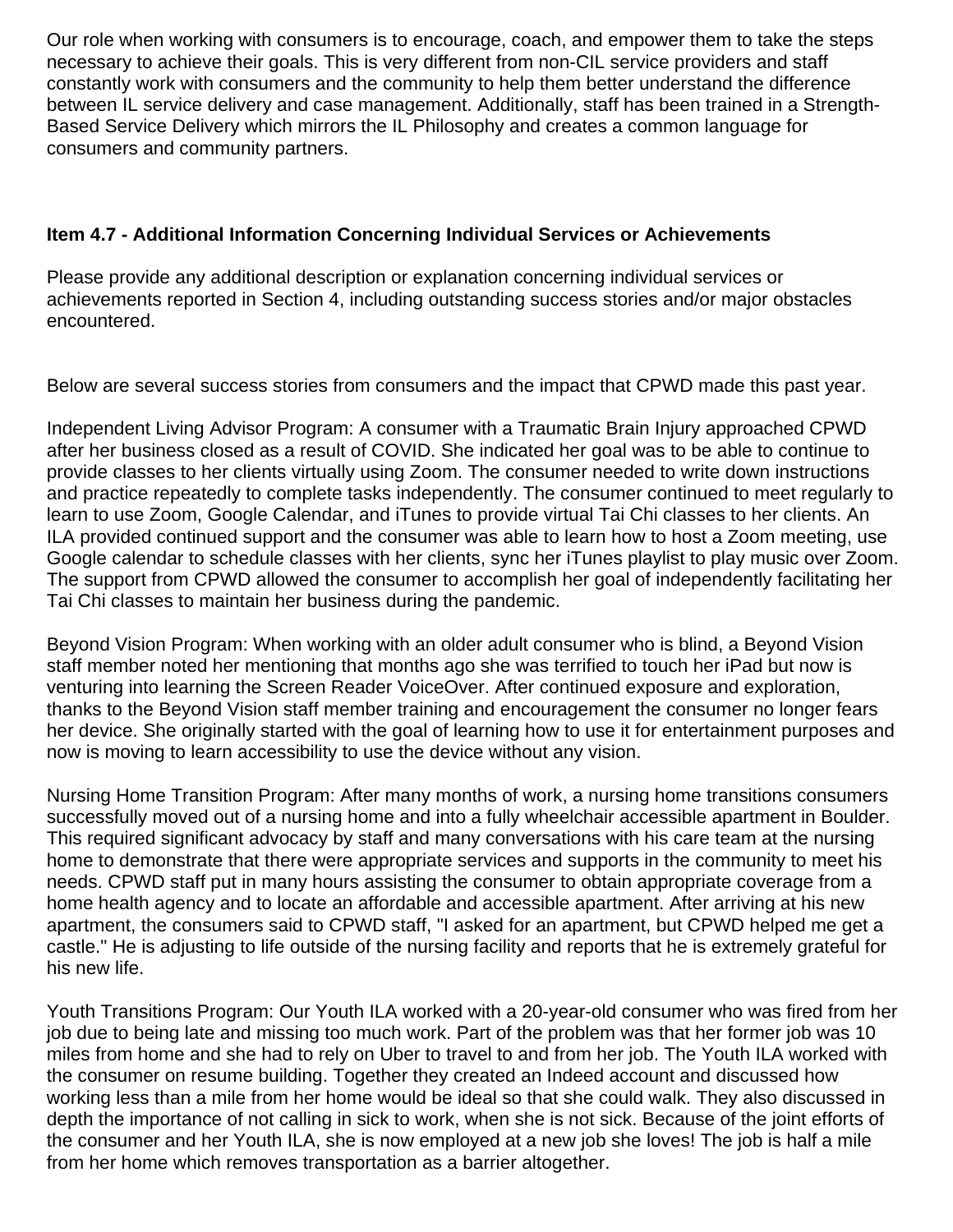Systems Advocacy: This year our Community Organizer was involved in creating and being a presenter in the Intro to Healthcare for All: Inclusivity and Cultural Responsiveness Training. In collaboration with Boulder County Public Health and cultural brokers from Out Boulder County, El Centro Amistad, and the Area Agency on Aging, we provided a 2.5 hr long training to Boulder County Public Health Clinician Staff who work at the COVID-19 vaccine clinics. This training was designed to help prepare the staff to serve our diverse and priority communities in a truly inclusive way providing the equitable environment we are striving for. The overarching goal of this training was to identify and define the "isms" seen in healthcare, and to apply inclusive care and holistic approaches in healthcare settings. This training will now serve as a model for culturally competent trainings within Boulder County with the new goal of including it with the other required county trainings. Our systems advocacy work is not only being recognized and validated as important but is also being implemented into the system where actual positive change can take place.

Veteran Independence Program: A Vietnam Army Veteran had been enrolled in VIP for about a year when he received some devastating news. During a short stay in the hospital, the doctors discovered that he had stage 4 kidney disease. His team of doctors met with him and his family to discuss end-oflife care. The doctors initially recommended that the Veteran go to a nursing home for the remainder of his life, however long that may be. However, because the Veteran already had support in place through VIP, he was able to return home. The Veteran's wife has been his caregiver as they navigate his growing needs for assistance with daily tasks and was able to continue caring for her husband. During a visit the following month, the Veteran teared up when talking about the mere thought of going to a nursing home to die. He and his wife were determined to make the last part of his life as enjoyable and comfortable as possible at home. This program helped him stay in his home where he was able to spend his final days with his family.

Benefits Counseling and Employment Program: Staff had been working with a consumer for over a year. His goal was to be promoted into a team lead role. After watching five other employees with less experience and education get promoted, he reached out to CPWD for help. Staff worked with the consumer on ways to advocate for himself. They did some mock discussions and talked about ways that he could advocate to his managers. With staff's assistance, he was able to get his employer to agree to a trial, where he was trained as a team lead without actually being a team lead. His persistence paid off and he was finally promoted to team lead, with a significant increase in his wage. This consumer is very thankful to CPWD for our assistance and help in learning how to advocate for himself.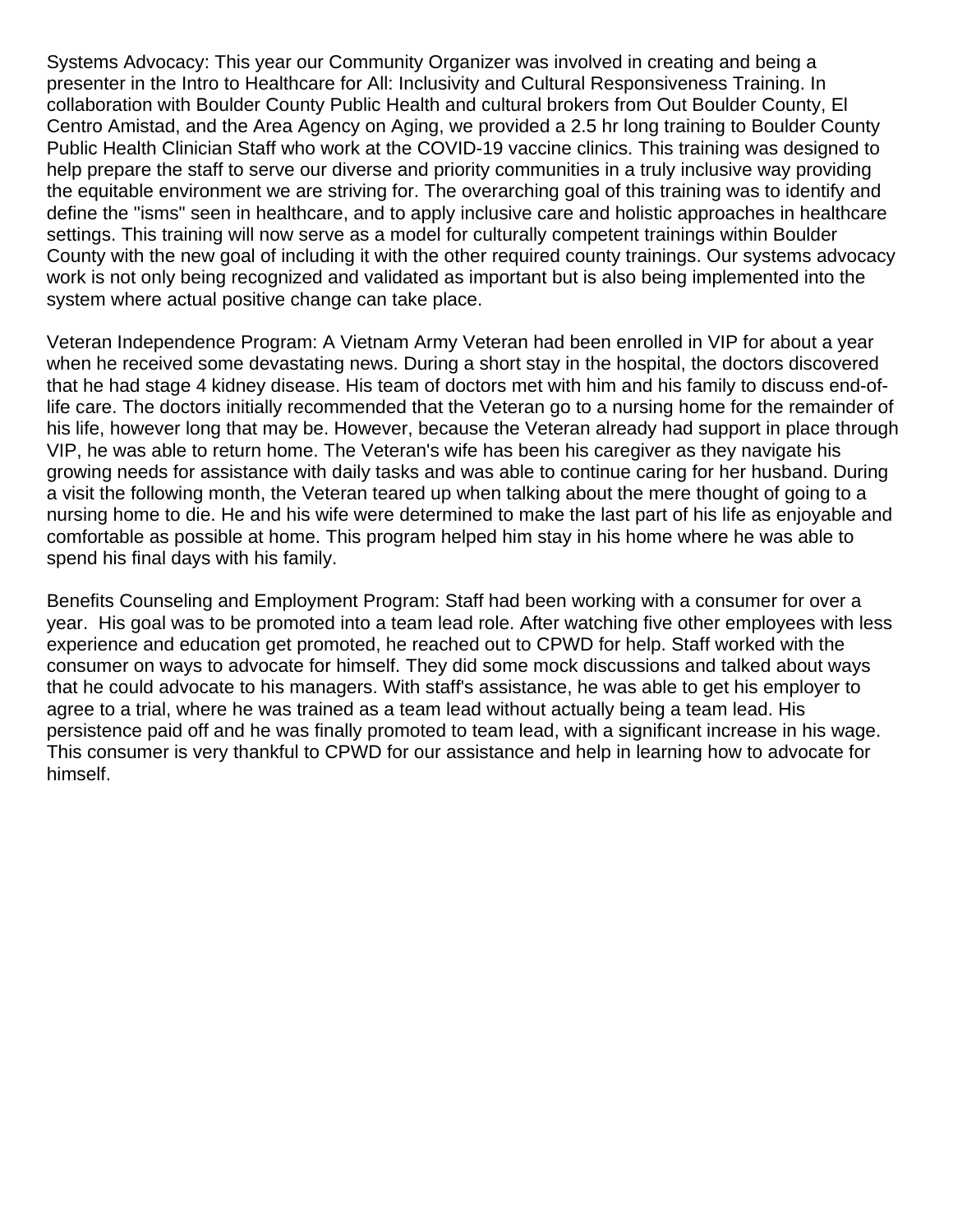## **SECTION 5 - PROVISION OF SERVICES**

## **Item 5.1 - Compliance Indicator 2: Provision of Services on a Cross-Disability Basis**

Briefly describe how, during the reporting period, the CIL has ensured that IL services are provided to eligible individuals with a diversity of significant disabilities and individuals who are members of populations that are unserved or underserved, without restrictions based on the particular type or types of significant disability and in a manner that is neither targeted nor limited to a particular type of significant disability.

CPWD serves individuals with all types of disabilities through our core services and additional IL services. Additionally, all publications about services at CPWD highlight that we are a cross-disability organization to ensure all individuals with disabilities feel welcome and included. Staff regularly participate in a variety of outreach activities to reach people who are unserved or underserved. Specific outreach is targeted towards individuals living in rural communities and the monolingual Spanishspeaking community. Both of these demographics have been identified on a statewide basis as being underserved. To better reach the Spanish-speaking community we have two bi-lingual direct service staff and a bi-lingual program manager. To better reach the rural community we have a full-time dedicated Rural Independent Living Advisor. Additionally, staff regularly attend external meetings to educate the community on CPWD's services and programs.

#### **Item 5.2 - Alternative Formats**

Briefly describe how, during the reporting period, the CIL has ensured the availability in alternative formats of all of its written policies and materials and IL services, as appropriate.

CPWD is committed to providing all written material in alternative formats which may include, large print, Braille, Bi-lingual, electronic versions, and audio files of printed materials. All communications can be made available in alternative formats upon request including newsletters, brochures, and any other communications. Additionally, we have a video phone and one staff fluent in ASL for communication with Deaf consumers.

#### **Item 5.3 - Equal Access**

(A) Briefly describe how, during the reporting period, the CIL has ensured equal access of individuals with significant disabilities, including communication and physical access, to the center's services, programs, activities, resources, and facilities, whether publicly or privately funded. Equal access, for the purposes of this indicator, means that the same access is provided to any individual with a significant disability regardless of the individual's type of significant disability.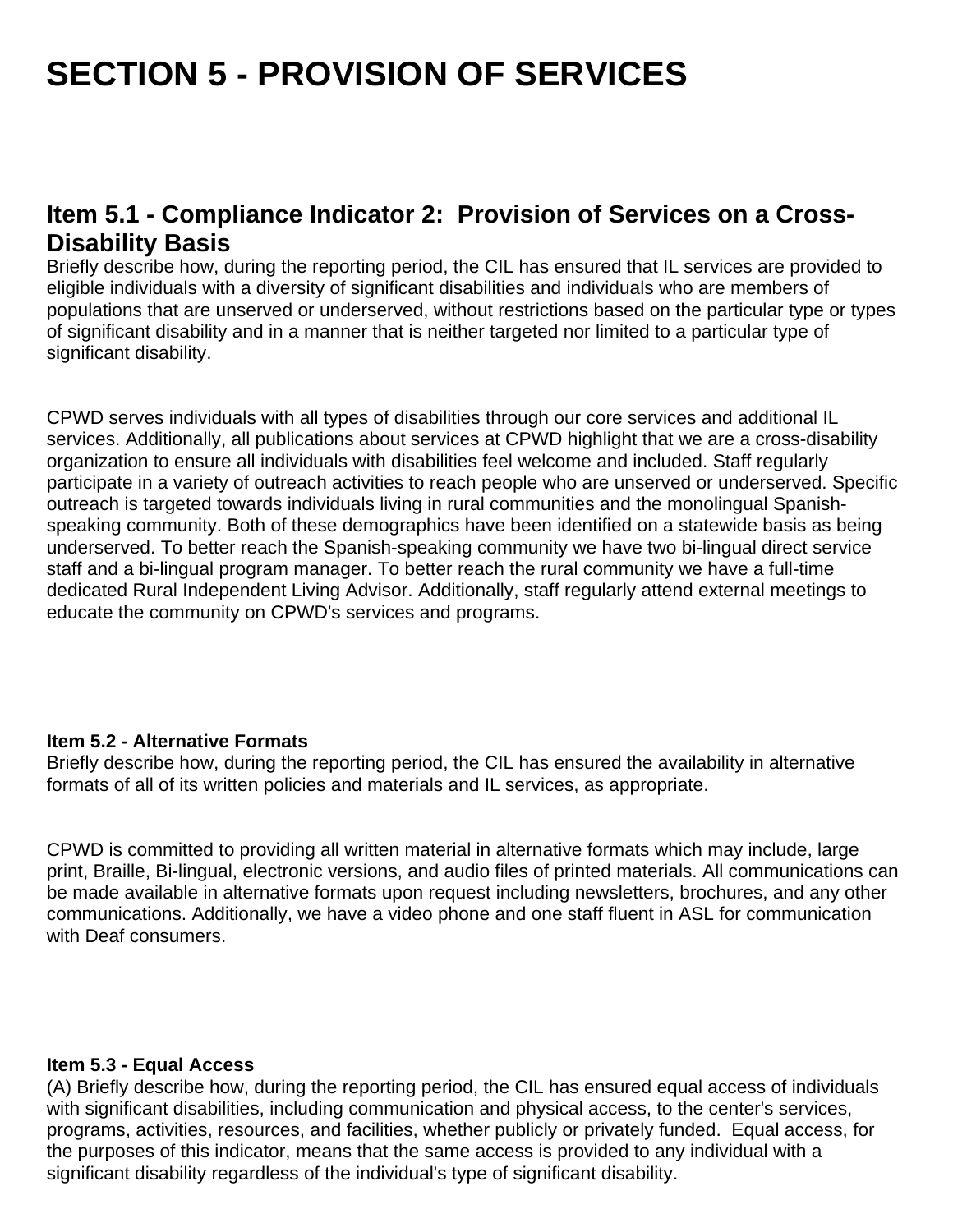CPWD offices have wide hallways, Braille Office Signs, automatic door openers, and accessible bathrooms. During the last reporting period, we conducted a major renovation of our main building and were able to increase the accessibility and safety features of our building. Additionally, our offices are scent-free zones with posted signs in all reception areas. Staff that works with consumers outside of our offices, ensure that meetings and events are always held at accessible locations. Our outreach materials as well as our entire website are in English and Spanish to ensure equal access to monolingual Spanish-speaking individuals with significant disabilities. In addition to having several staff members at CPWD who are fluent in Spanish or American Sign Language, we contract with interpreters to ensure the services are accessible in a manner that best works for the consumers. This past year we have been conducting a lot of one-on-one services and peer support groups over Zoom and Google Meets for individuals unable to meet in one of our offices or who are at greater risk of COVID. Google Meets has a built-in captioning option, which we have found to increase the accessibility of peer groups and one on one meetings. This year we also upgraded our Zoom account to include the simultaneous interpretation feature and can facilitate bilingual peer groups, meetings, and workshops.

(B) Briefly describe how, during the reporting period, the CIL has advocated for and conducted activities that promote the equal access to all services, programs, activities, resources, and facilities in society, whether public or private, and regardless of funding source, for individuals with significant disabilities. Equal access, for the purposes of this indicator, means that the same access provided to individuals without disabilities is provided in the center's service area to individuals with significant disabilities.

CPWD programs and staff all work together to ensure the communities we serve have full, complete, and equal access for people with disabilities. The Development and Communications Department, Personal Assistance Services, and Core Services at CPWD coordinate activities along with our consumers to promote equal access. This can include systems advocacy at public hearings, participating on local committees for transportation and housing, presenting to the business community about Disability Etiquette and Service Animals, and providing usability audits of local businesses to ensure physical and programmatic accessibility. Our staff is seen in the community as experts and works with many different entities each year to help address equal access in our community.

In addition, CPWD has provided site visits to multiple COVID-19 vaccine clinics to ensure accessibility and increased communication and training with regards to online accessibility to help our consumers transition to the more digital world we're all living in now. Helping remove barriers within this transition included website audits to insure screen reader compatibility, the addition of "Zoom Etiquette" in our Disability Etiquette Trainings, and assisting with online scheduling to ensure everyone has access to the services needed such as vaccine appointment scheduling, accessible transportation scheduling, and easy access to COVID-19 at-home testing kits.

#### **Item 5.4 - Consumer Information**

Briefly describe how, during the reporting period, the CIL has ensured that consumers have the opportunity to develop and achieve their goals (either with or without an ILP) and that the consumer has the opportunity to express satisfaction with the center and such consumer satisfaction results are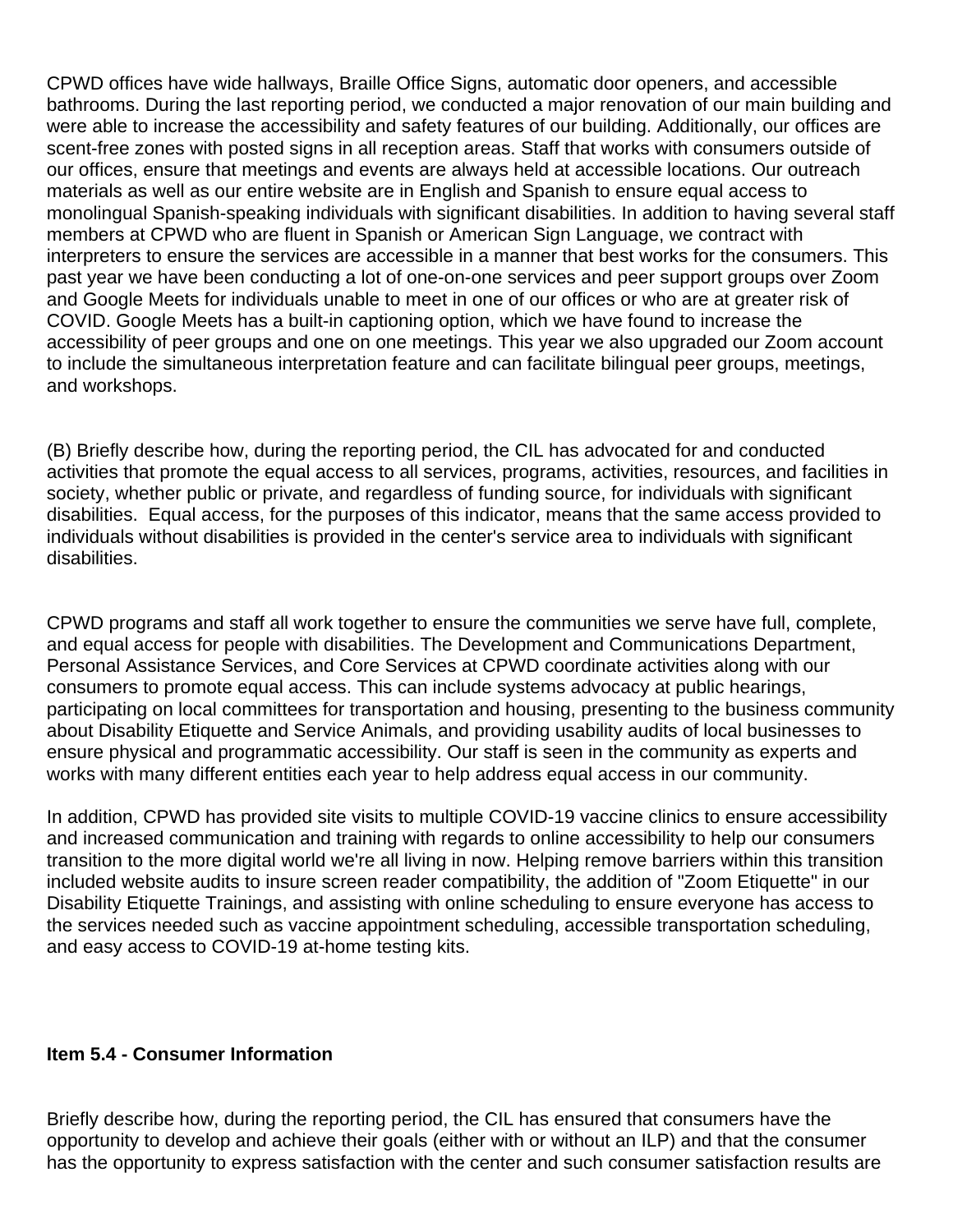evaluated by the center.

Individuals that come to CPWD for services are provided information about what it means to become a consumer, the goal development process, and how they can partner with our staff to work towards greater independence. By providing them with this information, the individual can make an informed choice to become a consumer or to receive only information and referral. CPWD's intake process includes going over the consumer's rights and responsibilities, grievance procedure, and the Independent Living Plan (ILP), which an individual can decide to create or waive.

During each following meeting or service, staff check-in with the consumers about their satisfaction with services and document progress towards independent living goals. This information is tracked in our electronic database, CilsFirst. Additionally, CPWD completes an annual satisfaction survey of all consumers as an anonymous way for individuals to share their experience with services. The satisfaction survey is distributed in both English and Spanish, electronically and via Survey Monkey. This helps us evaluate program quality and effectiveness.

#### **Item 5.5 - Consumer Service Record Requirements**

Briefly describe how, during the reporting period, the CIL ensured that each consumer's CSR contains all of the required information.

During the year, Consumer Service Records (CSRs) are regularly reviewed by the Director of Core services and each program manager to determine if all required information has been maintained. Additionally, we have bi-weekly database training to cover questions about the online system and the intake process. In May of 2020, the Designated State Unit conducted its regularly scheduled CIL Certification audit at CPWD and we passed with zero deficiencies or findings.

### **Item 5.6 - Community Activities Community Activities Table**

In the table below, summarize the community activities involving the CIL's staff and board members during the reporting period. For each activity, identify the primary disability issue(s) addressed as well as the type of activity conducted. Describe the primary objective(s) and outcome(s) for each activity. Add more rows as necessary.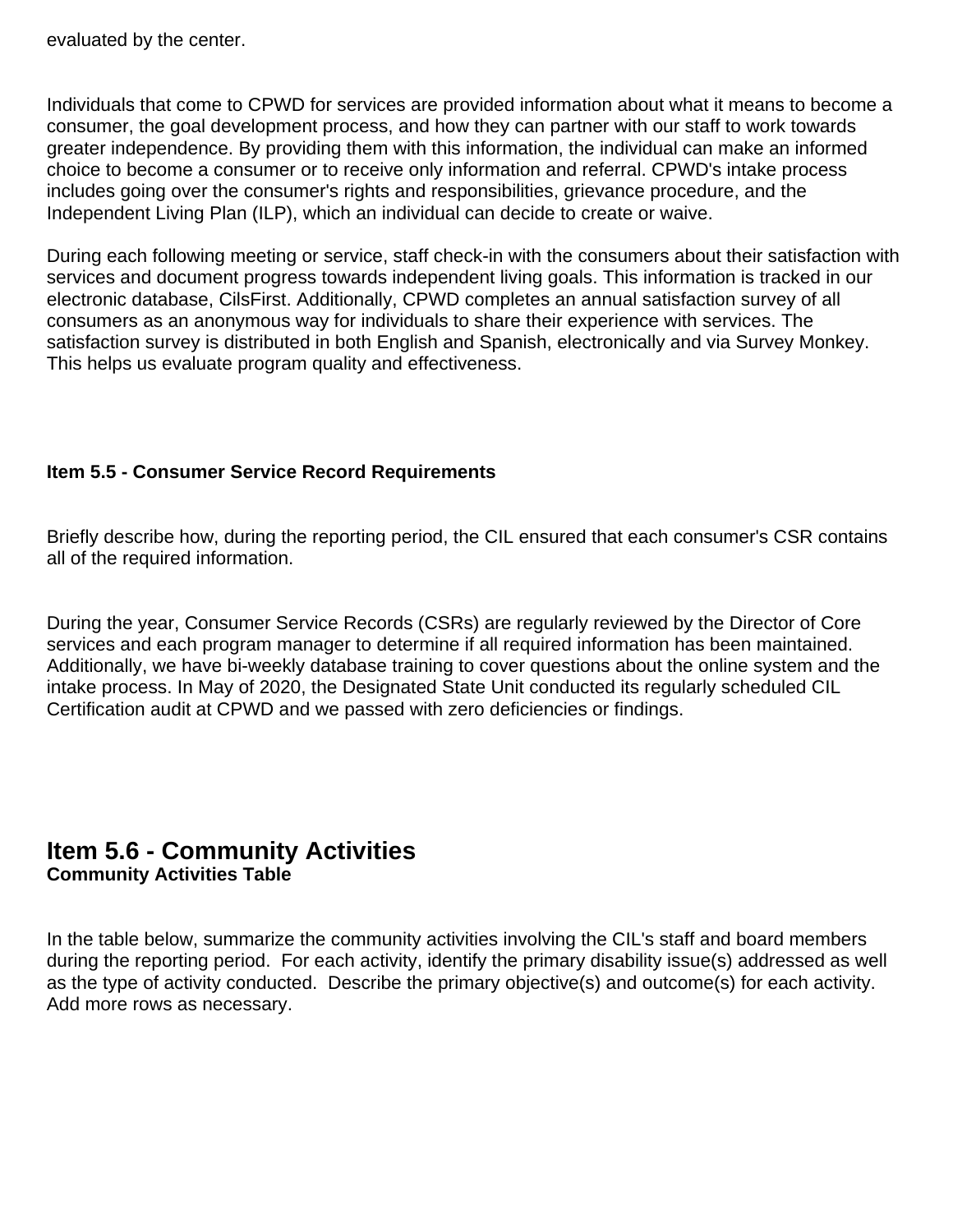| Outcomes(s)                                                                                                            | Objective(s)                                                                                                                        | <b>Hours</b><br><b>Spent</b> | <b>Activity Type</b>                 | <b>Issue Area</b>           |
|------------------------------------------------------------------------------------------------------------------------|-------------------------------------------------------------------------------------------------------------------------------------|------------------------------|--------------------------------------|-----------------------------|
| People with disabilities<br>will be able to live in their<br>communities of choice                                     | To increase access to<br>Health care and home<br>health options so people<br>with disabilities can<br>remain in their own<br>homes. | 520.25                       | Advocacy/Education/Coll<br>aboration | <b>Health Care Access</b>   |
| People with disabilities<br>will be able to travel to<br>their desired location<br>with appropriate<br>transportation. | To ensure that people<br>with any type of disability<br>can navigate in and<br>between communities of<br>choice.                    | 101                          | Advocacy/Collaboration               | Transportation              |
| People with disabilities<br>are living in integrated<br>housing.                                                       | To ensure that<br>communities have the<br>appropriate amount of<br>affordable and<br>accessible housing<br>options.                 | 166                          | Advocacy/Education/Coll<br>aboration | Housing                     |
| Individuals will have<br>access to more services<br>that meet their needs.                                             | To build partnerships<br>and expand knowledge<br>of working with<br>individuals with<br>disabilities                                | 1050                         | Outreach/Education/Colla<br>boration | <b>Resource Development</b> |
| People with disabilities<br>have increased access<br>to assistive technology.                                          | Provide demonstration<br>and technical assistance<br>on how to use different<br>assistive technology<br>devices.                    | 239.5                        | Collaboration/Education              | Assistive Technology        |

### **Item 5.7 - Description of Community Activities**

For the community activities mentioned above, provide additional details such as the role of the CIL staff board members and/or consumers, names of any partner organizations and further descriptions of the specific activities, services and benefits.

For many CPWD staff, community outreach and education are part of their daily work. This might be informally through a simple conversation with a local business or more formal such as a presentation or training provided locally or on a national scale. The above numbers capture these more formal community activities and outreach provided by our staff. Additionally, many of our programs rely on strong community partnerships to help our consumers reach their independent living goals. From the transition team creating partnerships for the success of each individual moving from a nursing home back into the community; to the business relationships that contribute to the successful employment of consumers, partnerships are at the center of our programs.

To strengthen all of these partnerships staff participate on councils and regional planning committees; offer presentations to the community on a variety of disability-related topics; attend networking events and fairs, and actively participate in national webinars and conferences to learn and share best practices with other CILs around the country.

Below are a few highlighted examples of our community activities from the reporting year.

Peak to Peak Housing and Human Services Alliance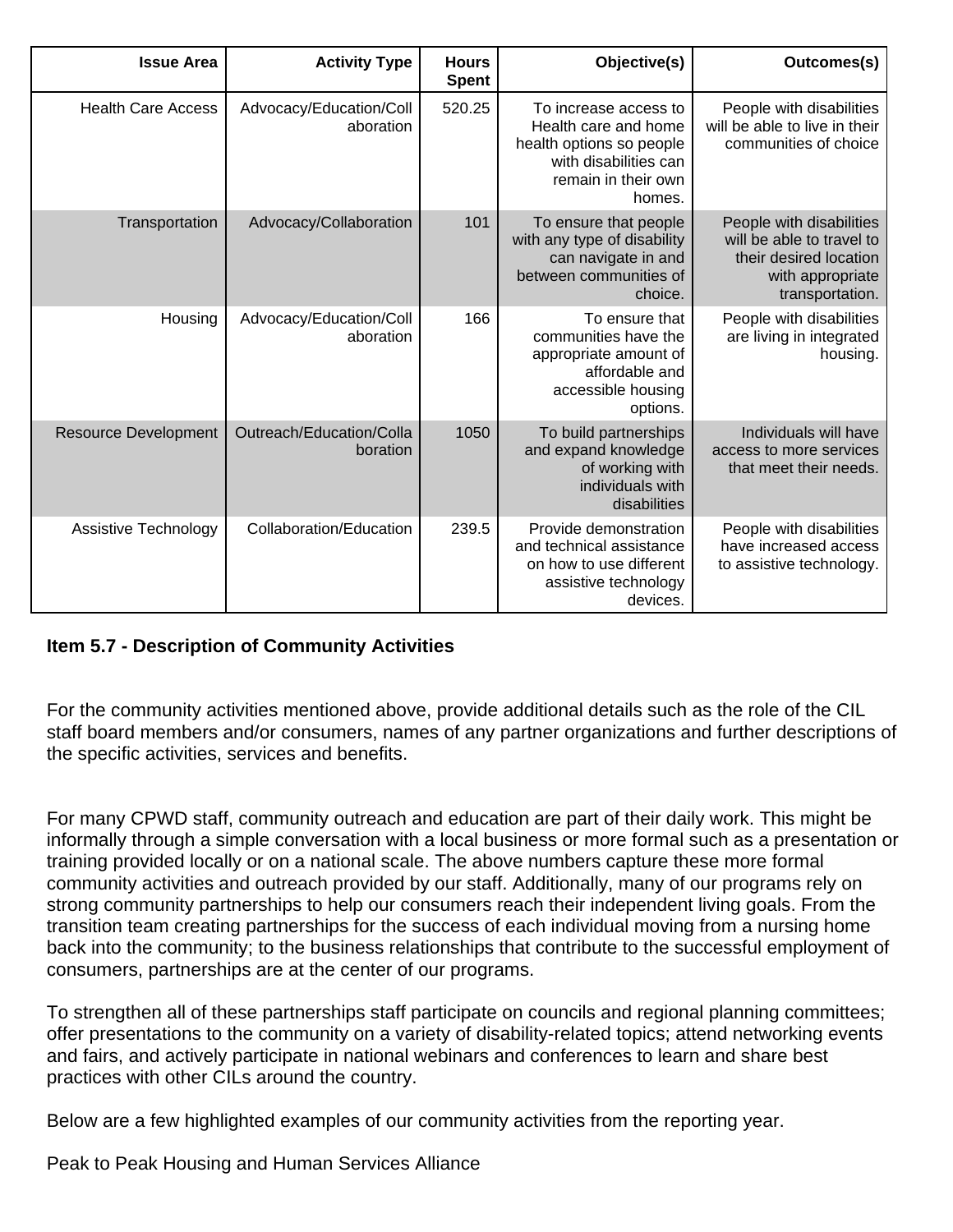\* The Peak to Peak Housing and Human Services Alliance is a gathering of representatives of human services organizations serving the Peak to Peak area of the Colorado Rocky Mountains, coming together to identify needs, expand and enhance services to the residents of the Peak to Peak community, and promote inter-agency communication. This past reporting year, this group has collaborated on COVID vaccine efforts and improving access to medical services in the rural, mountain community. This included increasing access to the vaccine by exploring grants to meet the needs of the community, including meeting the transportation needs of the community to have better access to the vaccine.

#### Advisory Committee for People with Disabilities Regional Transportation District

\* The advisory committee has explored several ways to implement systems advocacy for the Regional Transportation District. One focus of the committee has been improving accessibility and visibility. They discussed increasing accessibility of the signs used by increasing the size of the letters, pictures, and decals used. They also discussed improving the visibility of the high block walls constructed throughout the light rail system in the greater Denver Metro area. This could be done by adding features, such as lights, to make it more visible and adding audio interpretations to the marquee signs on all of the high block wall areas. CPWD staff who participate on the committee strongly advocated for these changes not only for individuals with disabilities for everyone's safety and convenience in the community.

#### City of Boulder

\* Website Accessibility for consumers with low vision or who are blind - Multiple meetings and conversations throughout the reporting year between our Community Organizer, Board member, and city staff. The city continually evaluates its materials for accessibility and has reached out to CPWD regularly for input. This collaboration and CPWD's advocacy has resulted in the city implementing accessibility improvements to their websites and digital questionnaires by adding text descriptions and captioning of images, and updating their documents to plain text versions.

\* Accessibility Panel Discussion w/ City of Boulder Transportation Staff - As part of our ongoing relationship with the City, staff participated in a panel discussion regarding ADA Self-Evaluation and the new Transportation Plan. Panel questions ranged from recommendations on how to increase engagement within the disability community, to the importance of education and the role individuals have within our community to help with ADA enforcement and awareness.

### Veteran Specific Community Engagement

\* Staff is a part of Joining Community Forces which is a statewide collaboration organized to allow service providers to engage in multi-service networking to assist with connecting Service Members and Families to local military or community resources. During these meetings, staff not only learn about all the available services to veterans but also receive important training on military cultural competency. \* Staff is also a part of the Veteran Community Partnership through the Denver VA which brings together community partners and VA staff to promote a collaborative relationship to better serve Veterans and their family members. During these meetings, staff promote CIL services and educate on the IL philosophy.

\* Finally, staff participated in the annual Veteran Standown and resource fair for Veterans experiencing homelessness in conjunction with the VA and other community partners.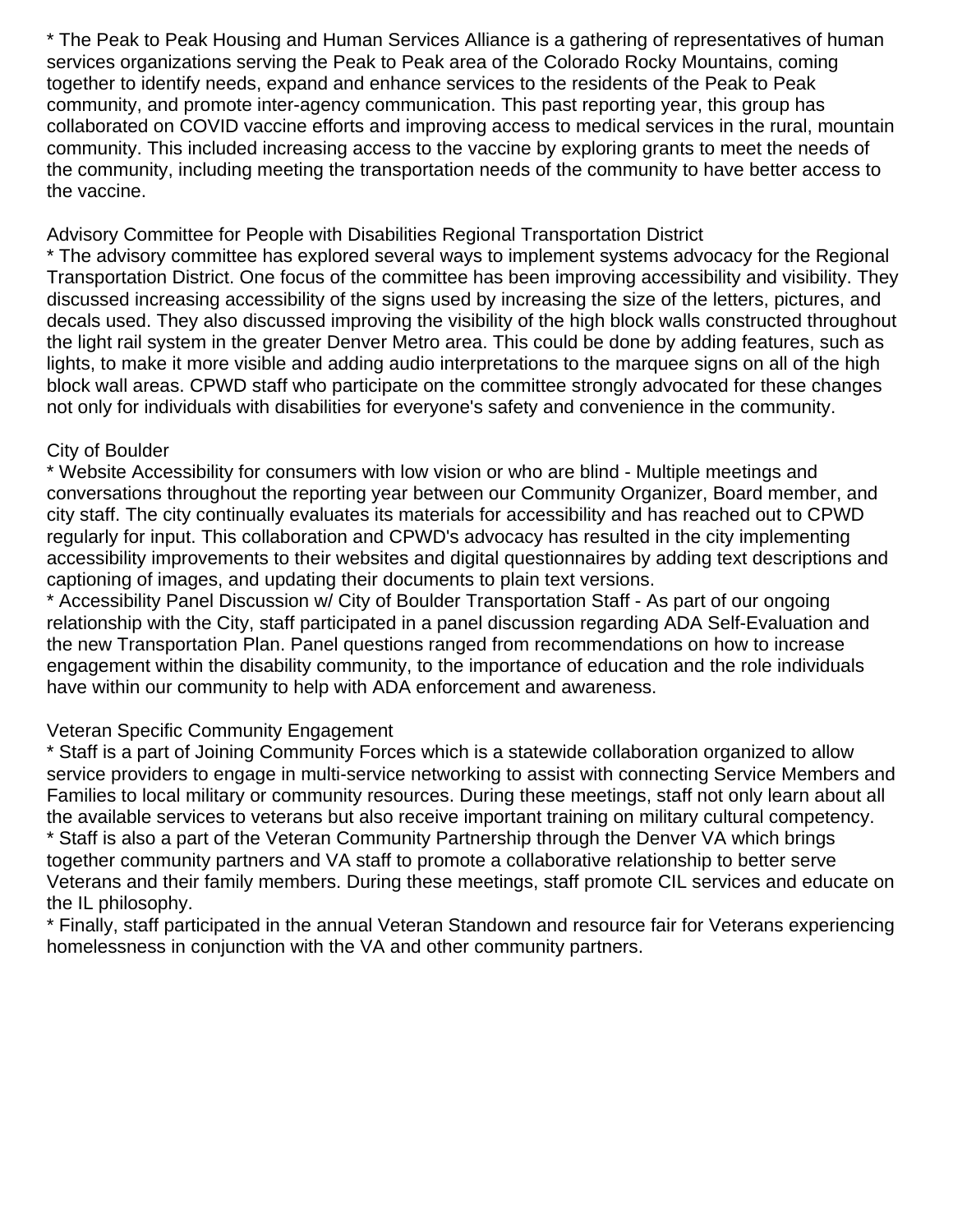## **SECTION 6 - ANNUAL PROGRAM AND FINANCIAL PLANNING OBJECTIVES**

## **6.1 - Work Plan for the Reporting Period**

### **Item 6.1.1 - Achievements**

Discuss the work plan's proposed goals and objectives and the progress made in achieving them during the reporting period.

Agency-Wide:

Our focus has been on increasing outreach and visibility, growing/expanding our programs to reach under-served populations, increasing our Fee-for-Service program, diversifying funding sources, increasing the quality/impact of our programs, and demonstrating our culture's value of diversity, inclusion, and equity. There is no doubt that the COVID-19 pandemic and wildfires interrupted these goals and plans as we needed to pivot our attention and efforts to the most pressing and immediate needs. We are proud that amid the unprecedented challenges and interruptions brought by the pandemic and nature we made progress towards our original goals and more importantly stayed true to our mission: to provide resources, information, and advocacy to assist people with disabilities in overcoming barriers to independent living.

Following the national events and increased advocacy by the Black Lives Matter movement in 2020, CPWD staff held several conversations as well as training focused on biases. As a result, last reporting period we have formed an Inclusion, Diversity, Equity into Action (IDEA) Committee made of staff and board members whose goals are to foster a culture that promotes diversity, equity, and inclusion while actively challenging and dismantling systemic oppression. This year the committee distributed newsletters that educated the community on the intersection of the disability rights movement and the civil rights movement. Additionally, CPWD facilitated two all-staff trainings called "Being Anti-Racist" and "Beyond Binary: Sex, Gender & Sexual Orientation."

Development and Communications:

The Development and Communications department's goal is to raise funds for programs and administrative expenses, as well as special expenses such as renovations or new program development, when needed and feasible. In response to this goal, we conducted significant grant writing and fundraising activities last year:

- \* Applied for 31 grants total \$1,083,175 in requests
- \* Received \$599,975.50 to date with \$164,500 still pending

We also increased our CO Gives Day fundraising from \$7,095 to \$9,113.81 and raised \$16,233 in individual donations.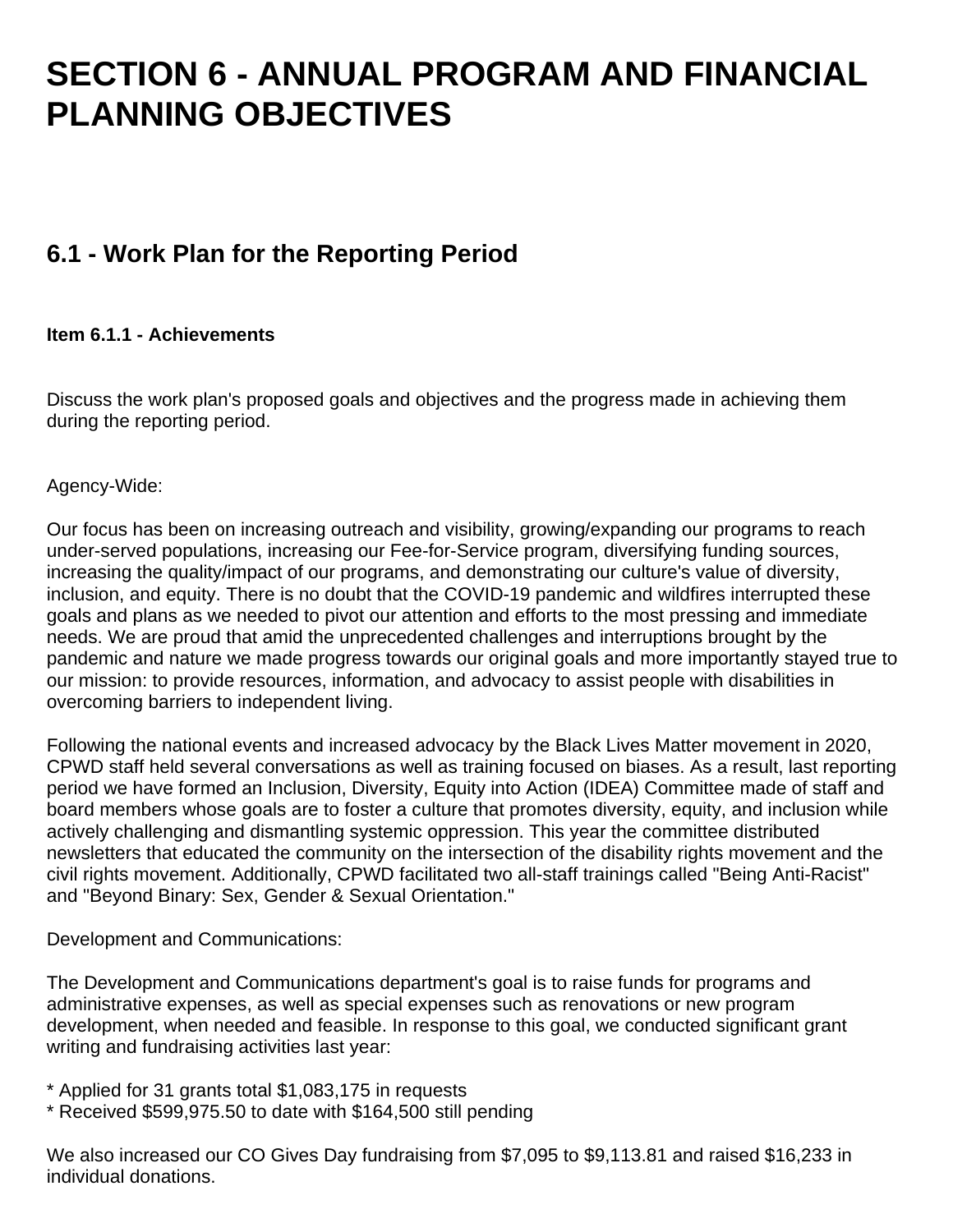Over the extended past period since COVID (including part of last fiscal year), we have raised more than \$200,000 to support facility renovations, more than \$125,000 for COVID-related costs not including PPP, and have been successful in securing significant funds from new sources including a \$100,000 grant from the Daniels Fund for Youth Transitions services.

Fee for Service Programs:

Employment and Benefits Counseling: CPWD's Employment Program consists of two main parts, the Ticket to Work program and Benefits Counseling. As an Employment Network (EN) with the Social Security Administration, the Ticket to Work program works with consumers to learn new skills to help them independently acquire and maintain a job. This training includes career exploration, goal setting, resume development, drafting of cover letters, professional communications, mock interviews, tips for online job search, application review, job site visits, accommodations planning, and follow-along support. Benefits Counseling helps consumers understand their benefits and what impacts employment will have on those benefits. This program assists consumers in making an informed decision about work while on public benefits and how to successfully and securely transition to stable employment income. Consumers include referrals from the Division of Vocational Rehabilitation, active participants in the federal Ticket to Work program, and referrals from community partners.

This past year, the Ticket to Work program grew by 67% from the previous year to an agency high of just over \$99,000 in reimbursements. Currently, we have one staff who is a Certified Community Partner Work Incentive Counselor (CPWIC) and have one staff who is going through the certification process. On a statewide level, we continue to see an increase in the need for CPWIC's as the Division of Vocational Rehabilitation is referring more people for this service and the benefits that it has for consumers looking to become more independent through working. Due to the pandemic, more people have had changes to their working situations and need support to navigate their changing benefits and how to safely return to work.

Veterans Independence Program (VIP): VIP at CPWD was launched in 2018 and provides Veteran Directed Home and Community Based Services through referrals and partnership with the local Veterans Affairs Hospitals in Denver and Cheyenne. The program has grown immensely to now serving 76 Veterans at the end of September 2021. CPWD added a third staff to the program to help us meet the needs of veterans in our community. The program continues to expand to serve more Veterans living with disabilities in Northern Colorado, Wyoming, and Nebraska.

Home Health: Our Home Health service (skilled and non-skilled) continued to provide hands-on care at times when the nursing homes had outbreaks and a high number of deaths related to the Covid-19 virus. In total, the program worked with 54 consumers this past reporting year. Due to exacerbated challenges brought by the pandemic, the program was officially and voluntarily closed and all consumers successfully transitioned to other agencies of their choice by 10/26/2021. More information is provided below.

### **Item 6.1.2 - Challenges**

Describe any substantial challenges or problems encountered by the CIL, and the resolutions/attempted resolutions.

The major challenge we experienced in the reporting year was related to our Home Health program.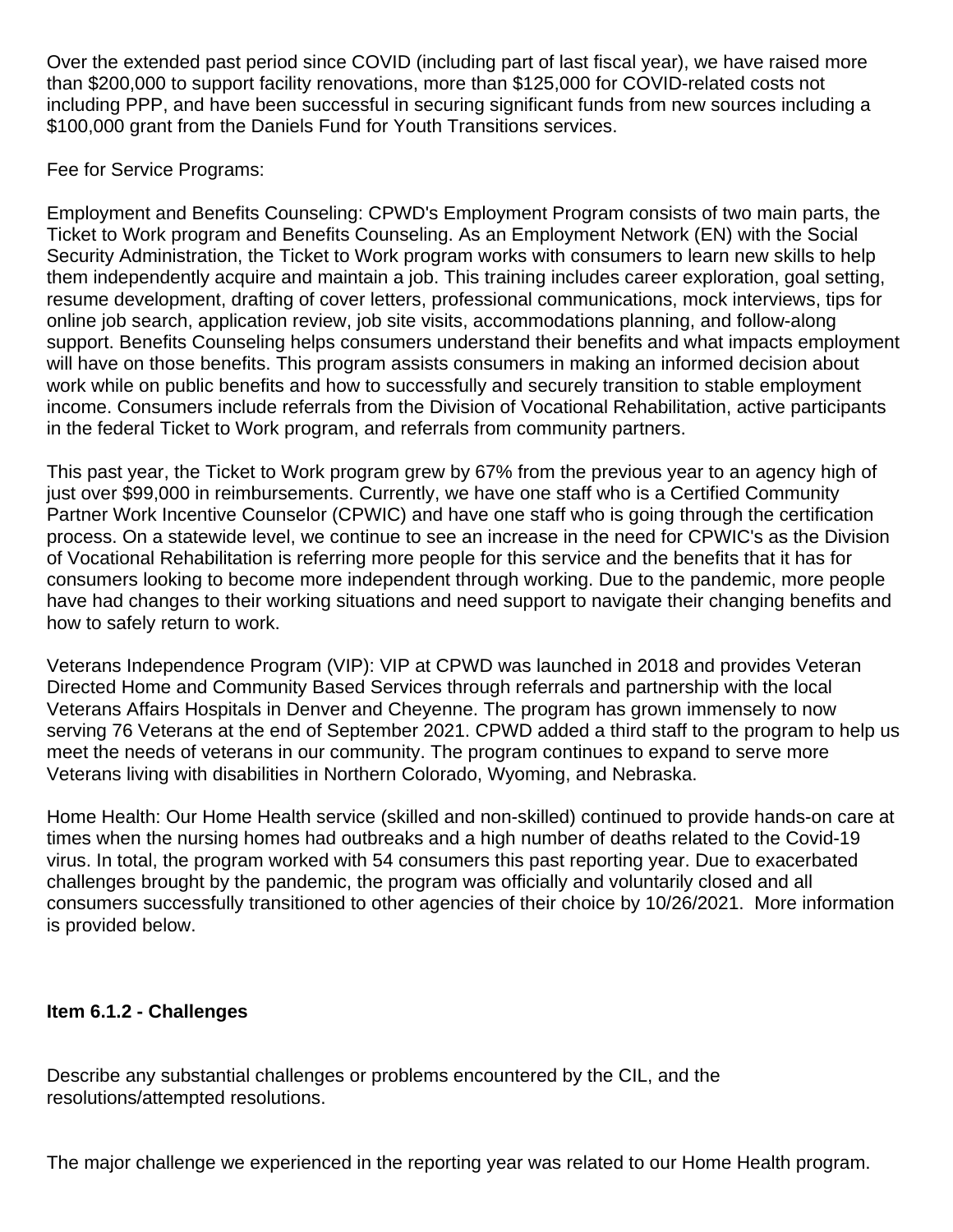After several years of working hard to restore our Home Health program to solvency, in July of 202, we made the difficult decision to close the program. Changing funding, service structures, COVID-19 and the lack of availability of quality personal care staff all played a part in CPWD closing the Home Health program as of 10/26/2021. Prior to making the decision, we made earnest efforts to revitalize it, including adopting electronic records, hiring consultants and defining a plan and path towards sustainability, and hiring a new administrator and staff (see below for details).

While a combination of several factors resulted in the decision to close the program, one of the major shifts, and a problem that is not unique to CPWD, is the caregiver staff shortage across the country. Finding quality and committed help in this field, as with many industries currently, is extremely challenging.

Even so, as we closed our program, our key commitments were to our consumers and staff - we put in place incentives and support systems to ensure that our staff could stay on with us until their consumers were transitioned to another care provider, and to ensure that our consumers were wellplaced with appropriate care. Unlike 20 years ago, today, fortunately, there are personal care providers who are knowledgeable about and practice the principles of Independent Living. This gave us the confidence that we could assist our consumers in finding the right care providers.

However, we were surprised and more than pleased to find out that our former caregiver staff were as committed as we were. In fact, all of our former caregivers stayed with their consumers and transitioned with them to other agencies that also practice the principles of Independent Living. This means that for our consumers, there was essentially zero disruption in care. On paper they changed companies, but in their day-to-day experience, they saw the same nurse and received the same quality of care they were used to.

We want to thank our staff and consumers for modeling this caring and commitment during the transition, our administrative staff for their tireless work to ensure no one was left uncovered and everyone transitioned to quality care, and our partners and friends in the community who reflected their understanding about this programmatic change, as hard as it was for us, and responded with kindness and support.

Another challenge we've encountered this year is in regards to recruitment and hiring for open positions. With the COVID-19 pandemic, it has taken more time than usual to fill positions. CPWD has made several changes to encourage candidates to apply including increasing the pay range, changing how and where we post open positions, and highlighting our flexibility and positive work culture.

One of the challenges that remain is the provision of in-person services. With the ever-changing COVID dynamics, it has been difficult to resume in-person service offerings. This past summer we offered a weekly in-person option for consumers to attend a skills-building group, a seated Yoga group, and a peer support group. These groups were a hybrid model where consumers could join in person or virtually. Most of our consumers opted to join virtually stating that they preferred to join from their computer rather than arrange for transportation and risk exposure on public transportation. CPWD is following all local and federal guidelines on COVID and we are confident that we can provide small inperson groups safely, taking all necessary precautions. We anticipate that it will take quite some time and concerted efforts to encourage consumers to engage with us in person again. Not being able to connect and gather in person has created social isolation and an increase in mental health issues. We are looking forward to the day that we can gather in person as a community, socialize in-person, conduct classes and workshops in our newly renovated building, have fun outings and events, and improve our mental health through human connections.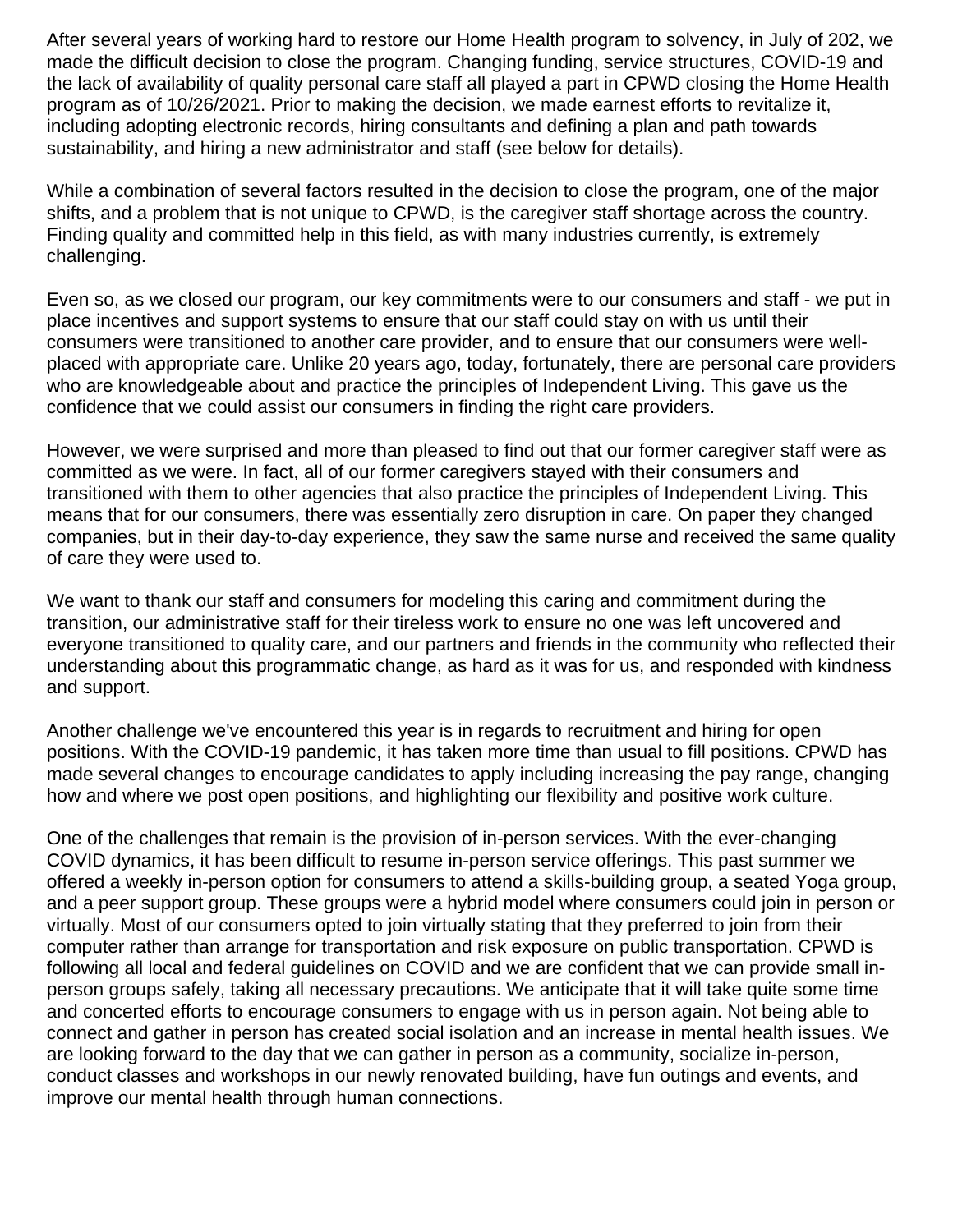#### **Item 6.1.3 - Comparison with Prior Reporting Period**

As appropriate, compare the CIL's activities in the reporting period with its activities in prior periods, e.g., recent trends.

All recent trends and program updates are listed in the above sections of this report.

## **6.2 - Work Plan for the Period Following the Reporting Period**

#### **Item 6.2.1 - Annual Work Plan**

List the CIL's annual work plan goals, objectives and action steps planned for the period following the reporting period.

In 2019 CPWD staff and leadership team worked together to develop a new three-year strategic plan. This is the work plan for the organization. The following major categories encompass key overarching goals from both our former strategic plan and our current assessment. Each major category has a subset of goals and related tasks and activities that, if realized, will assist CPWD in making significant progress towards its current vision.

GOAL 1: Outreach & Visibility: Increasing awareness of CPWD and Independent Living Philosophy

Objectives and Action Steps:

\* Increasing community knowledge and understanding of CPWD, our services and programs, and role in the community

\* Increasing community knowledge and understanding of IL Philosophy, Centers for Independent Living, Disability Etiquette, and community-based disability issues

\* Community knowledge of CPWD is increased

GOAL 2: Programs: Reaching un- and under-served populations

Objectives and Action Steps:

\* Increasing services to underserved communities whether by geography, ethnicity, identity, orientation, or disability

GOAL 3: Human Resources: Addressing compensation inequities, increasing or modifying benefits and incentives to attract and retain high-quality staff

Objectives and Action Steps:

- \* Implementing a fair, market-rate wage, salary, benefits, and incentives program
- \* Hiring and retaining high-quality staff

GOAL 4: Funding: Developing opportunities for new and additional funding, increasing Fee-for-Service program income

Objectives and Action Steps:

\* Increasing funding diversity through creative funding sources in support of programs and general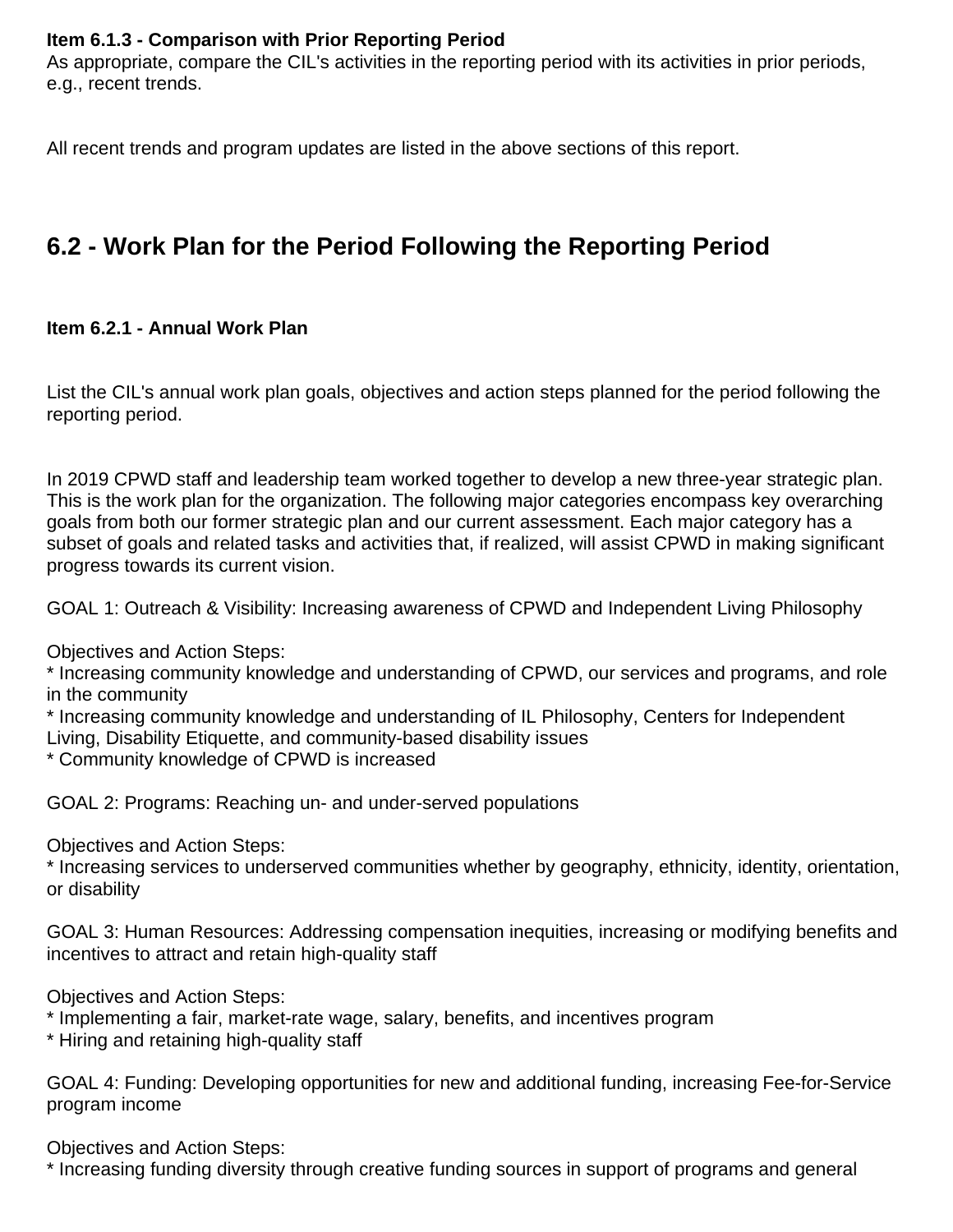operating

\* Increasing Fee for Services programming and income

GOAL 5: Culture and Administration: Improving cross-office communication/ culture and service delivery consistency; ongoing board development and expansion

Objectives and Action Steps:

- \* Implementing cross-office communication consistency and accuracy
- \* Increasing consistency of service delivery across all CPWD offices
- \* Increasing the board membership, expertise, and diversity

Goal 6: Increase the quality and impact of programs

Objectives and Action Steps:

- \* Measure Quality of I&R services
- \* Measure consumer satisfaction
- \* Services and growth are aligned within each program

### **Item 6.2.2 - SPIL Consistency**

Explain how these work plan goals, objectives and action steps are consistent with the approved SPIL.

The 2021-2023 State Plan for Independent Living identified four goals that they seek to accomplish with the assistance of the nine Colorado Centers for Independent Living.

Goal 1: Developing a strong and effective IL network

Goal 2: Increasing the Colorado Centers for Independent Living influence in state and national systems advocacy efforts to ensure public policies represent all members of the disability community

Goal 3: Increasing outreach, community education and employment efforts

Goal 4: Exploring whether to become a 723 state or remaining a 722 state

The CPWD work plan is consistent with the SPIL goals. CPWD's strategic plan directly addresses the 1st goal of developing a strong and effective IL network by increasing the quality and impact of programs. Additionally, our strategic plan addresses the 3rd SPIL goal of increasing outreach and community education by increasing awareness of CPWD and Independent Living Philosophy and reaching un- and under-served populations.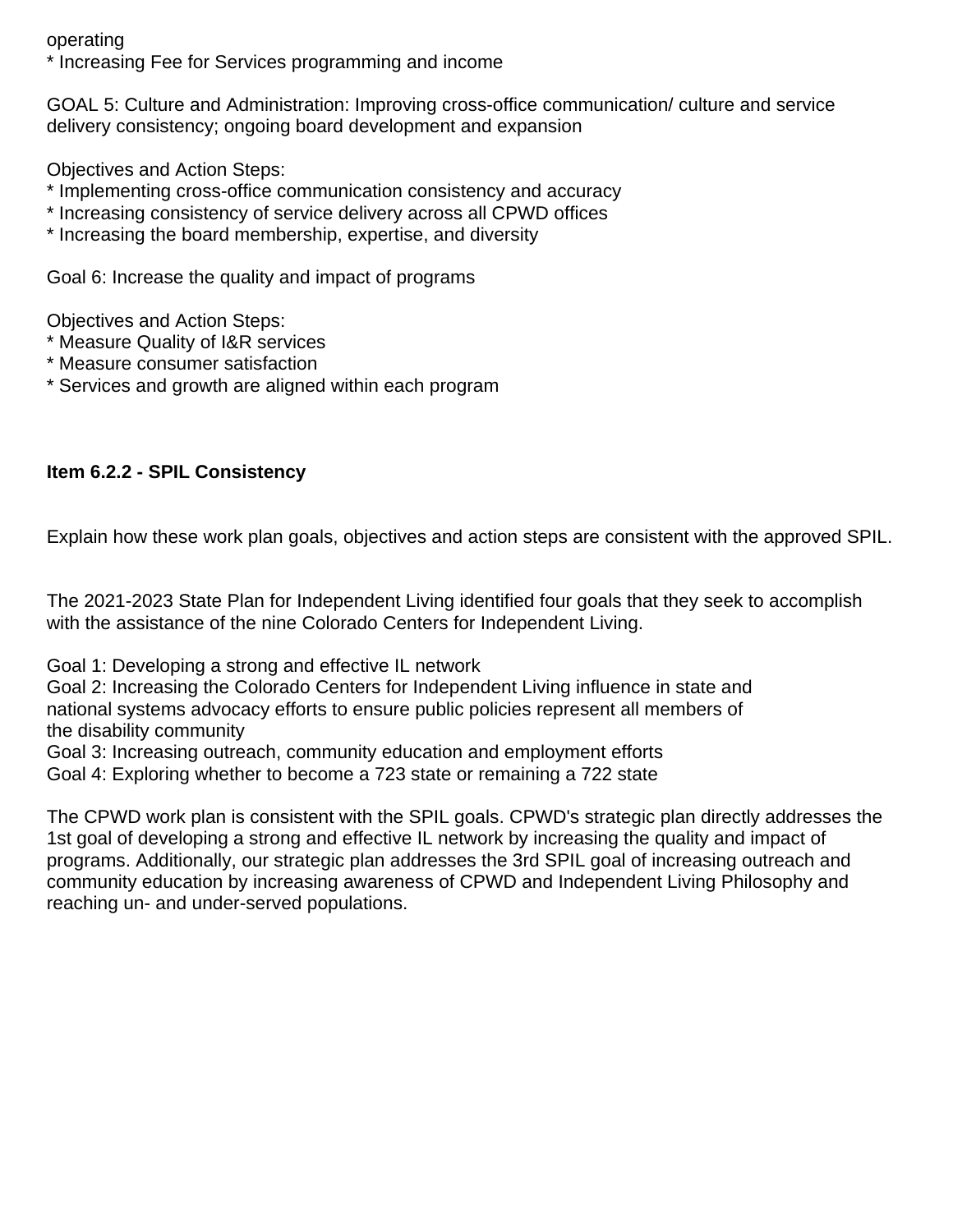## **SECTION 7 - ADDITIONAL INFORMATION**

#### **Item 7.1 - Other Accomplishments, Activities and Challenges**

Describe any additional significant accomplishments, activities and/or challenges not included elsewhere in the report, e.g., brief summaries of innovative practices, improved service delivery to consumers, etc.

All accomplishments, activities, and challenges are listed in the above sections of this report.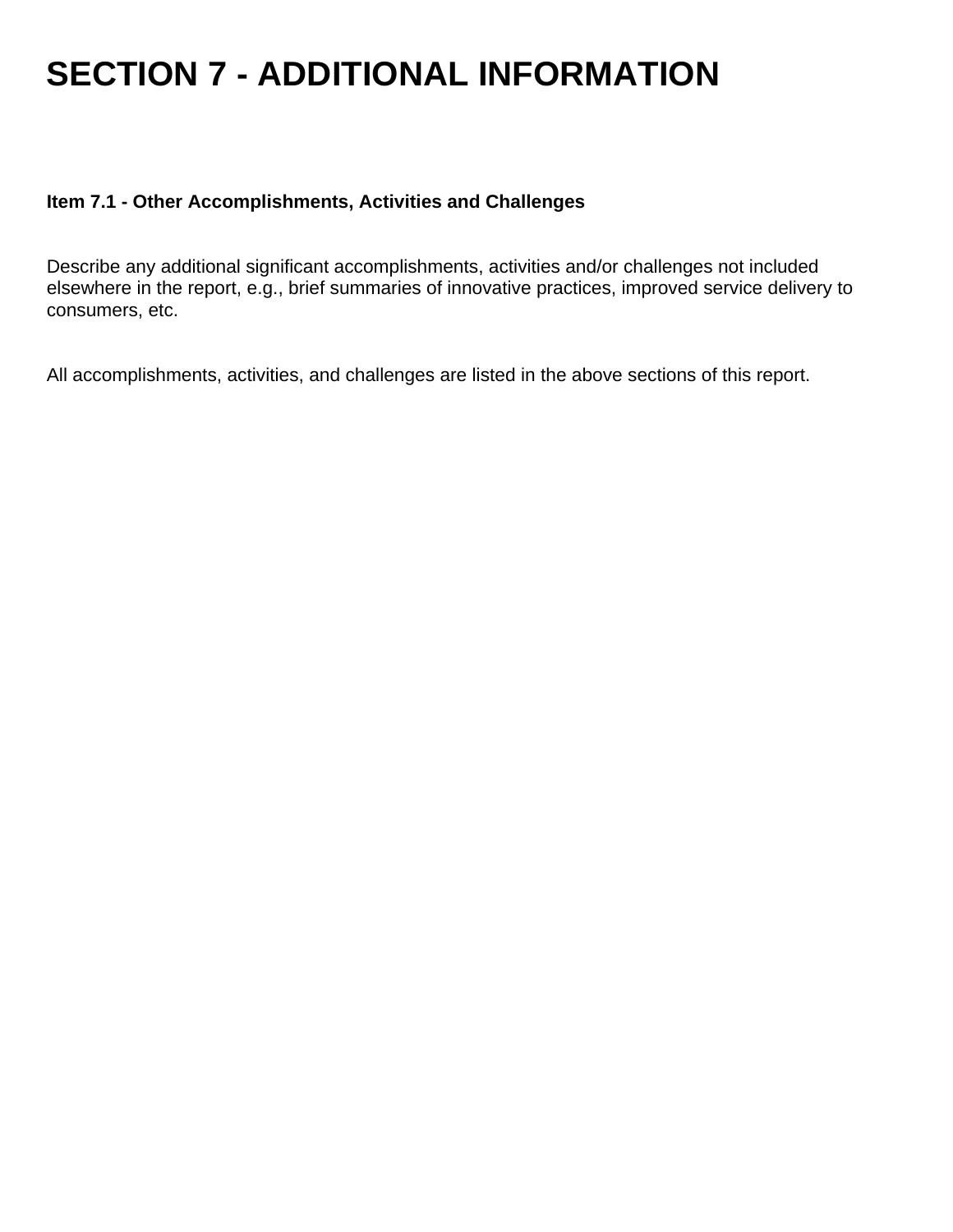## **SECTION 8 - TRAINING AND TECHNICAL ASSISTANCE**

## **Item 8.1 - Training And Technical Assistance Needs**

| <b>Training And Technical Assistance Needs</b>               | Choose up to 10<br><b>Priority Needs --- Rate</b><br>items 1-10 with 1 being<br>most important |
|--------------------------------------------------------------|------------------------------------------------------------------------------------------------|
| <b>Advocacy/Leadership Development</b>                       |                                                                                                |
| <b>General Overview</b>                                      |                                                                                                |
| Community/Grassroots Organizing                              | 1                                                                                              |
| Individual Empowerment                                       |                                                                                                |
| <b>Systems Advocacy</b>                                      |                                                                                                |
| <b>Legislative Process</b>                                   |                                                                                                |
| <b>Applicable Laws</b>                                       |                                                                                                |
| General overview and promulgation of various disability laws |                                                                                                |
| Americans with Disabilities Act                              |                                                                                                |
| Air-Carrier's Access Act                                     |                                                                                                |
| Fair Housing Act                                             |                                                                                                |
| Individuals with Disabilities Education Improvement Act      |                                                                                                |
| Medicaid/Medicare/PAS/waivers/long-term care                 |                                                                                                |
| Rehabilitation Act of 1973, as amended                       |                                                                                                |
| Social Security Act                                          |                                                                                                |
| Workforce Investment Act of 1998                             |                                                                                                |
| Ticket to Work and Work Incentives Improvement Act of 1999   |                                                                                                |
| Government Performance Results Act of 1993                   |                                                                                                |
| <b>Assistive Technologies</b>                                |                                                                                                |
| <b>General Overview</b>                                      |                                                                                                |
| <b>Data Collecting and Reporting</b>                         |                                                                                                |
| <b>General Overview</b>                                      |                                                                                                |
| PPR/704 Reports                                              |                                                                                                |
| Performance Measures contained in PPR/704 Report             |                                                                                                |
| <b>Dual Reporting Requirements</b>                           |                                                                                                |
| <b>Case Service Record Documentation</b>                     |                                                                                                |
| <b>Disability Awareness and Information</b>                  |                                                                                                |
| Specific Issues                                              |                                                                                                |
| <b>Evaluation</b>                                            |                                                                                                |
| <b>General Overview</b>                                      |                                                                                                |
| CIL Standards and Indicators                                 |                                                                                                |
| <b>Community Needs Assessment</b>                            | 3                                                                                              |
| <b>Consumer Satisfaction Surveys</b>                         |                                                                                                |
| <b>Focus Groups</b>                                          | $\overline{2}$                                                                                 |
| <b>Outcome Measures</b>                                      |                                                                                                |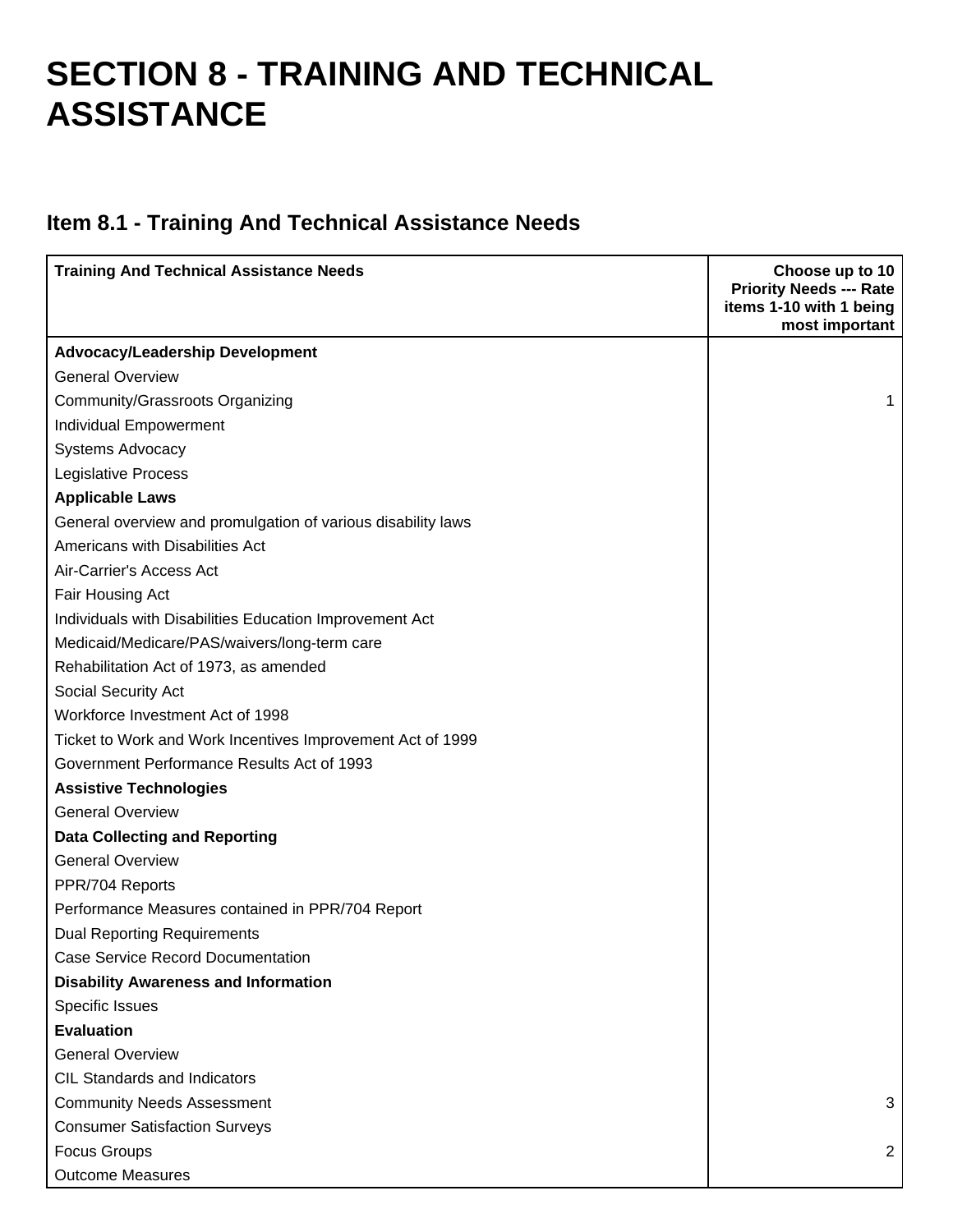| <b>Training And Technical Assistance Needs</b>                    | Choose up to 10                           |
|-------------------------------------------------------------------|-------------------------------------------|
|                                                                   | <b>Priority Needs --- Rate</b>            |
|                                                                   | items 1-10 with 1 being<br>most important |
| <b>Financial: Grant Management</b>                                |                                           |
| <b>General Overview</b>                                           |                                           |
| <b>Federal Regulations</b>                                        |                                           |
|                                                                   |                                           |
| <b>Budgeting</b>                                                  |                                           |
| <b>Fund Accounting</b>                                            |                                           |
| <b>Financial: Resource Development</b><br><b>General Overview</b> |                                           |
|                                                                   |                                           |
| Diversification of Funding Base                                   |                                           |
| Fee-for-Service Approaches                                        |                                           |
| For Profit Subsidiaries                                           |                                           |
| <b>Fund-Raising Events of Statewide Campaigns</b>                 |                                           |
| <b>Grant Writing</b>                                              |                                           |
| <b>Independent Living Philosophy</b>                              |                                           |
| <b>General Overview</b>                                           |                                           |
| <b>Innovative Programs</b>                                        |                                           |
| <b>Best Practices</b>                                             |                                           |
| <b>Specific Examples</b>                                          | 5                                         |
| <b>Management Information Systems</b>                             |                                           |
| <b>Computer Skills</b>                                            |                                           |
| Software                                                          |                                           |
| <b>Networking Strategies</b>                                      |                                           |
| <b>General Overview</b>                                           |                                           |
| Electronic                                                        |                                           |
| Among CILs & SILCs                                                |                                           |
| <b>Community Partners</b>                                         |                                           |
| <b>Program Planning</b>                                           |                                           |
| General Overview of Program Management and Staff Development      |                                           |
| <b>CIL Executive Directorship Skills Building</b>                 |                                           |
| Conflict Management and Alternative Dispute Resolution            |                                           |
| First-Line CIL Supervisor Skills Building                         | 4                                         |
| <b>IL Skills Modules</b>                                          |                                           |
| Peer Mentoring                                                    |                                           |
| Program Design                                                    |                                           |
| <b>Time Management</b>                                            |                                           |
| <b>Team Building</b>                                              |                                           |
| <b>Outreach to Unserved/Underserved Populations</b>               |                                           |
| <b>General Overview</b>                                           |                                           |
| <b>Disability</b>                                                 |                                           |
| Minority                                                          |                                           |
| <b>Institutionalized Potential Consumers</b>                      |                                           |
| Rural                                                             |                                           |
| Urban                                                             |                                           |
| <b>SILC Roles/Relationship to CILs</b>                            |                                           |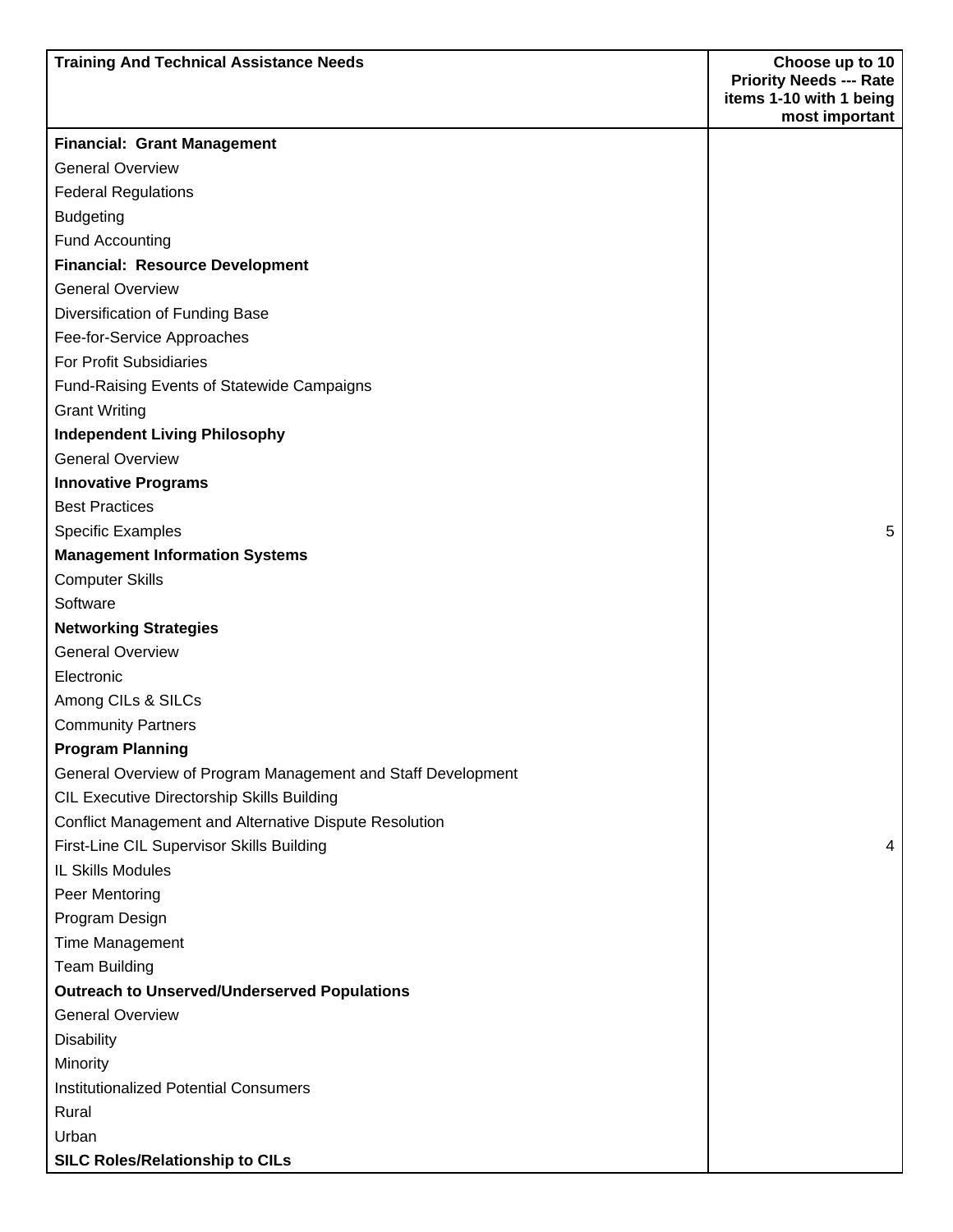| <b>Training And Technical Assistance Needs</b>   | Choose up to 10<br><b>Priority Needs --- Rate</b><br>items 1-10 with 1 being<br>most important |
|--------------------------------------------------|------------------------------------------------------------------------------------------------|
| <b>General Overview</b>                          |                                                                                                |
| Development of State Plan for Independent Living |                                                                                                |
| Implementation (monitor & review) of SPIL        |                                                                                                |
| <b>Public Meetings</b>                           |                                                                                                |
| Role and Responsibilities of Executive Board     |                                                                                                |
| Role and Responsibilities of General Members     |                                                                                                |
| Collaborations with In-State Stakeholders        |                                                                                                |
| <b>CIL Board of Directors</b>                    |                                                                                                |
| <b>General Overview</b>                          |                                                                                                |
| Roles and Responsibilities                       |                                                                                                |
| <b>Policy Development</b>                        |                                                                                                |
| Recruiting/Increasing Involvement                |                                                                                                |
| <b>Volunteer Programs</b>                        |                                                                                                |
| <b>General Overview</b>                          |                                                                                                |
| <b>Other</b>                                     |                                                                                                |
| Optional Areas and/or Comments (write-in)        |                                                                                                |

### **Item 8.2 - Additional Information**

Provide additional information, comments, explanations or suggestions not included elsewhere in the report.

CPWD acknowledges that the PPR only asks us to report on individuals with significant disabilities who have gone through the formal intake process to become a consumer. However, a large part in our work is not accounted for: our impact and time spent working with those seeking information and referral (I&R) services. Between 09/30/2020 - 09/29/2021, CPWD provided I&R services to 1517 individuals. Especially during the pandemic, we know that many need information and referrals on where to go for specific community resources, and often after speaking to CPWD staff once or twice, they can confidently move forward independently. On top of providing a seemingly straightforward referral to community agencies, oftentimes staff are spending time listening and validating the individual's experience which unfortunately is often accompanied by significant frustration. We also provide education to these individuals on the systems and barriers they are likely to encounter and how to overcome them. We never want paperwork and our intake process to become a barrier to those who need support and thus we feel strongly that I&R is an invaluable service to the disability community and should be recognized in this report. CPWD is known and approached by consumers, professionals, and family members as experts in disability-related supports, systems, and services.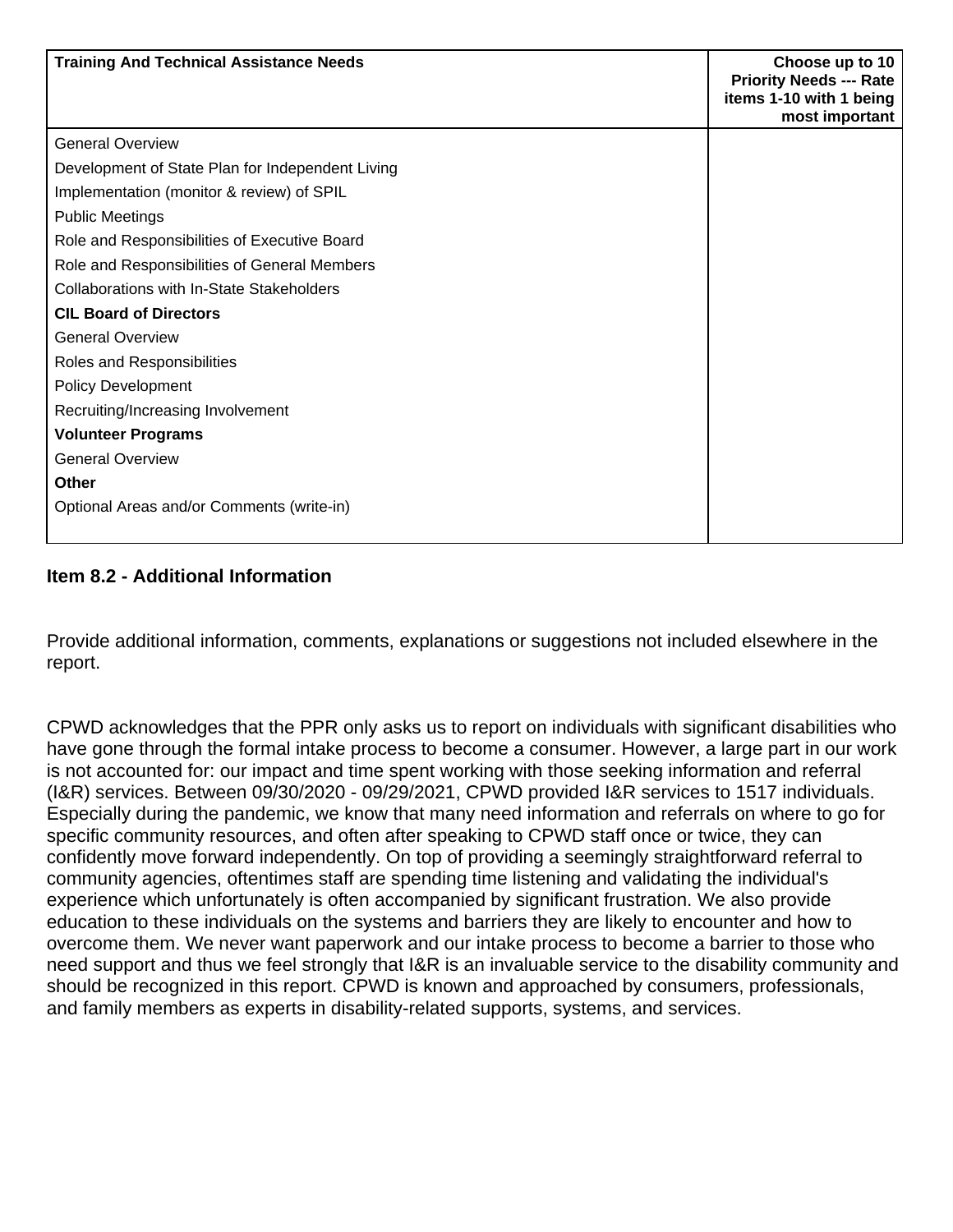## **SECTION 9 - SIGNATURES**

Please sign and print the names, titles and telephone numbers of the CIL director and board chair.

| Maria Stepanyan, Executive Director                                                                       | Jan 29, 2022                |
|-----------------------------------------------------------------------------------------------------------|-----------------------------|
| NAME AND TITLE OF CENTER DIRECTOR                                                                         | PHONE NUMBER                |
| clu                                                                                                       | Jan 29, 2022                |
| SIGNATURE OF CENTER DIRECTOR                                                                              | <b>DATE</b>                 |
| Deborah Conley, President                                                                                 | $(303) 696 - 9850$          |
| NAME AND TITLE OF CENTER BOARD CHAIRPERSON                                                                | PHONE NUMBER                |
| <u>Deborah Conley</u><br>Deborah Conley (Jan 29, 2022 07:58 MST)<br>SIGNATURE OF CENTER BOARD CHAIRPERSON | Jan 29, 2022<br><b>DATE</b> |
|                                                                                                           |                             |